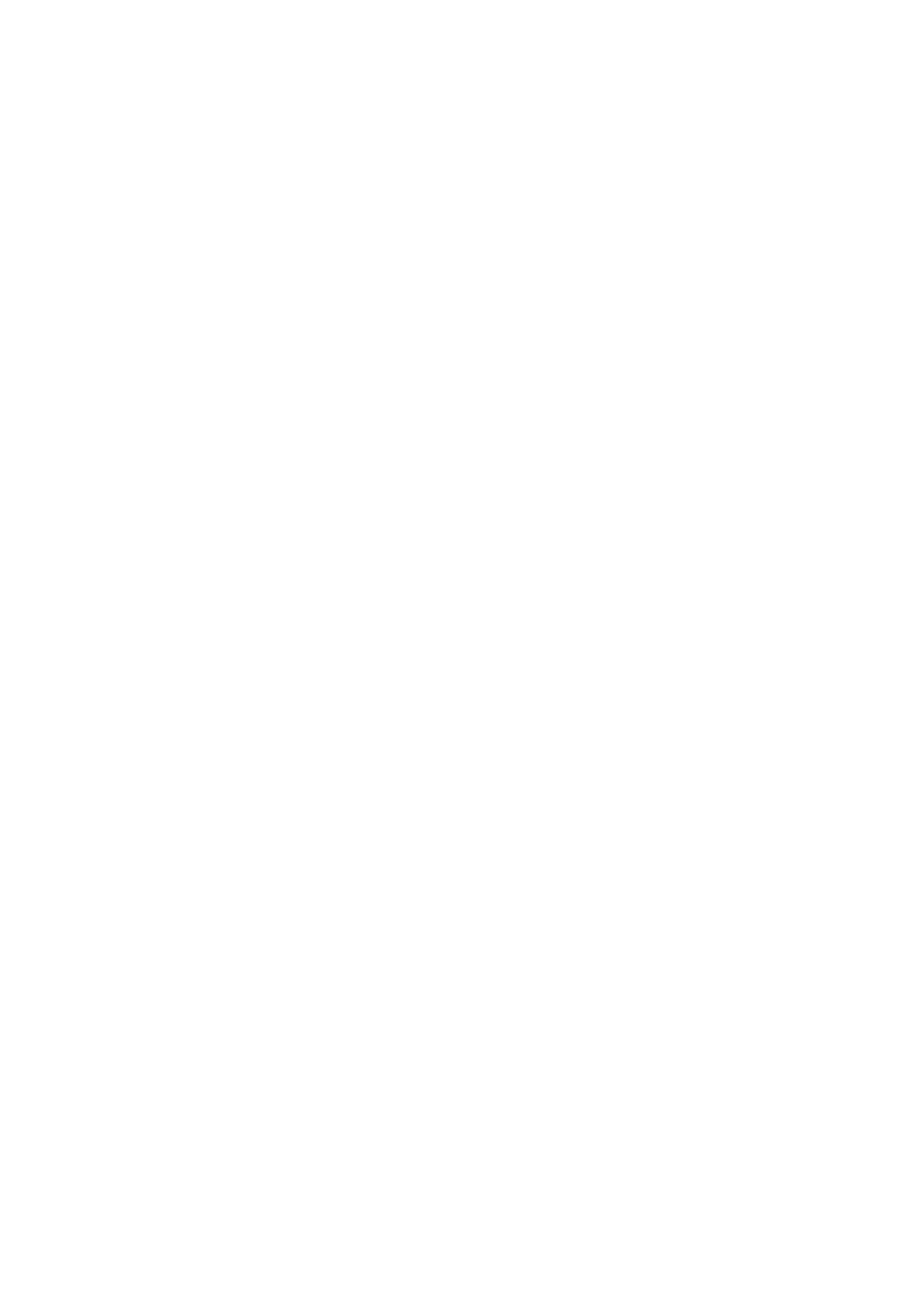

REGIONAL OFFICE FOR Europe

# **Health 2020: a European policy framework supporting action across government and society for health and well-being**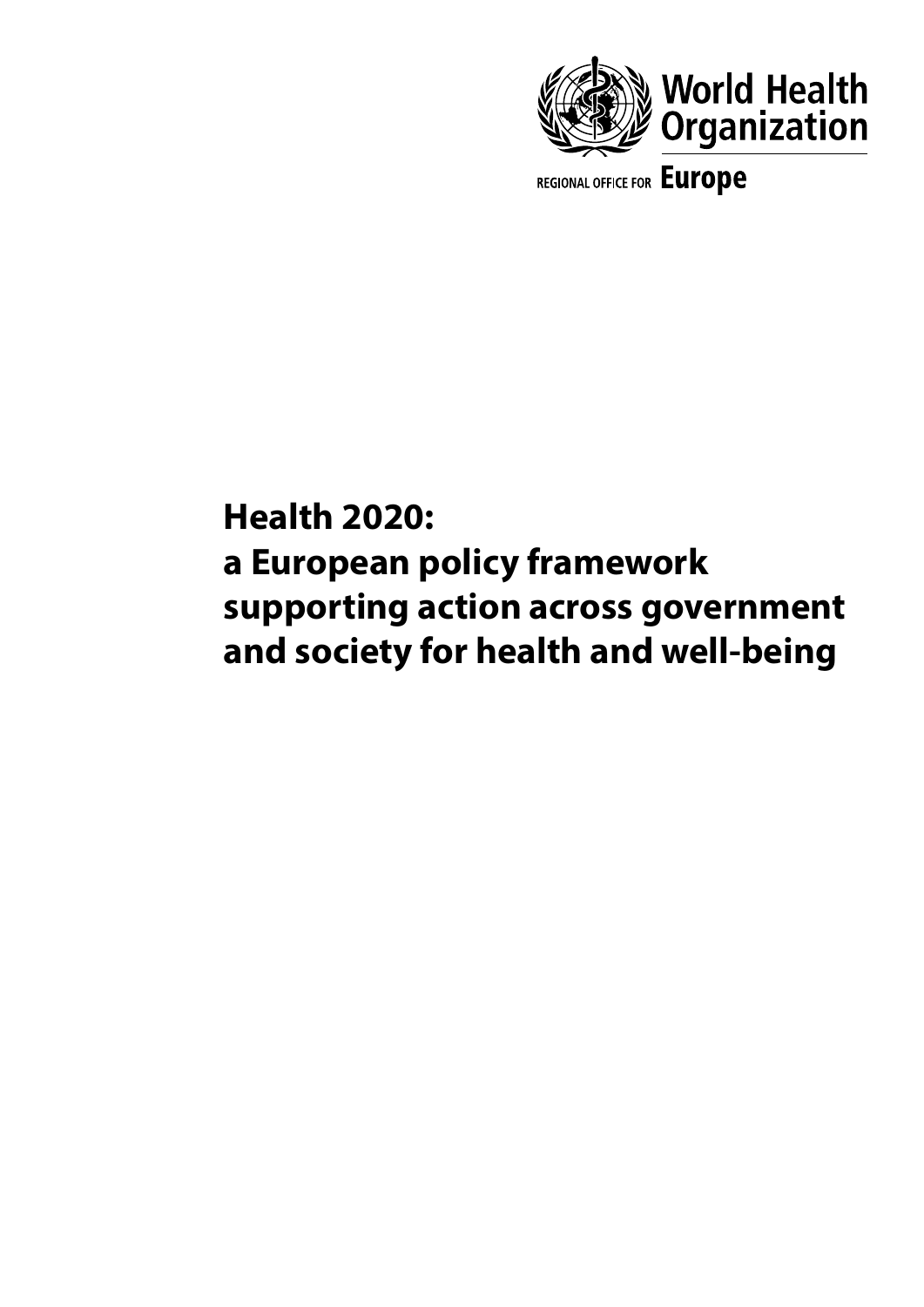## **Abstract**

The 53 countries of the European Region approved a new value- and evidence-based health policy framework for the Region, Health 2020, at the session of the WHO Regional Committee for Europe in September 2012. Health 2020 focuses on improving health for all and reducing health inequalities, through improved leadership and governance for health. It focuses on today's major health problems. It identifies four priority areas for policy action and is innovative in terms of responses across all levels and sectors of government and society, emphasizing developing assets and resilience within communities, empowerment and creating supportive environments. It details the strengthened roles of public health services and the health system. Health 2020 was approved in two forms: a European policy framework supporting action across government and society for health and well-being for politicians and those developing policy and the longer Health 2020 policy framework and strategy, which provides more operational detail. Implementing Health 2020 in countries is now the fundamental top-priority challenge for the Region.

### **Keywords**

Health policy Health systems plans Delivery of health care Regional health planning International cooperation Public health **EUROPE** 

isbn 978 92 890 0278 3

| Address requests about publications of the WHO Regional Office for Europe to:    |
|----------------------------------------------------------------------------------|
| Publications                                                                     |
| WHO Regional Office for Europe                                                   |
| UN City                                                                          |
| Marmorvej 51                                                                     |
| DK-2100 Copenhagen Ø, Denmark                                                    |
| Alternatively, complete an online request form for documentation, health infor-  |
| mation, or for permission to quote or translate, on the Regional Office web site |
| (http://www.euro.who.int/pubrequest).                                            |

### **© World Health Organization 2013**

All rights reserved. The Regional Office for Europe of the World Health Organization welcomes requests for permission to reproduce or translate its publications, in part or in full.

The designations employed and the presentation of the material in this publication do not imply the expression of any opinion whatsoever on the part of the World Health Organization concerning the legal status of any country, territory, city or area or of its authorities, or concerning the delimitation of its frontiers or boundaries. Dotted lines on maps represent approximate border lines for which there may not yet be full agreement.

The mention of specific companies or of certain manufacturers' products does not imply that they are endorsed or recommended by the World Health Organization in preference to others of a similar nature that are not mentioned. Errors and omissions excepted, the names of proprietary products are distinguished by initial capital letters.

All reasonable precautions have been taken by the World Health Organization to verify the information contained in this publication. However, the published material is being distributed without warranty of any kind, either express or implied. The responsibility for the interpretation and use of the material lies with the reader. In no event shall the World Health Organization be liable for damages arising from its use. The views expressed by authors, editors, or expert groups do not necessarily represent the decisions or the stated policy of the World Health Organization.

Book design and cover design: Christophe Lanoux, Paris, France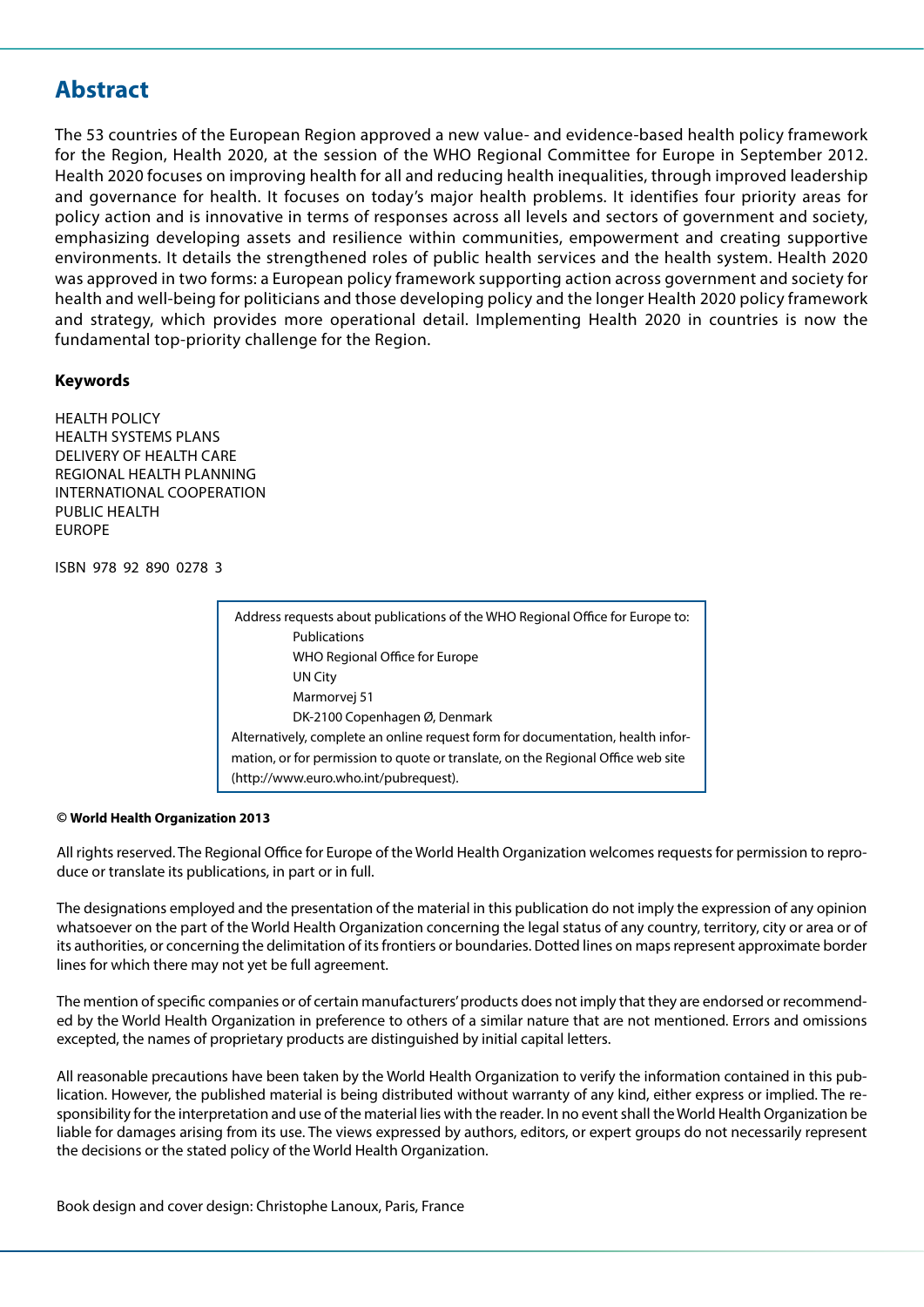# **Contents**

| Strategic objectives of Health 2020: stronger equity and better governance for health 3      |  |
|----------------------------------------------------------------------------------------------|--|
|                                                                                              |  |
|                                                                                              |  |
|                                                                                              |  |
| Priority area 1. Investing in health through a life-course approach and empowering people  6 |  |
| Priority area 2. Tackling Europe's major health challenges: noncommunicable and              |  |
| Priority area 3. Strengthening people-centred health systems, public health capacity and     |  |
| Priority area 4. Creating resilient communities and supportive environments 10               |  |
|                                                                                              |  |
|                                                                                              |  |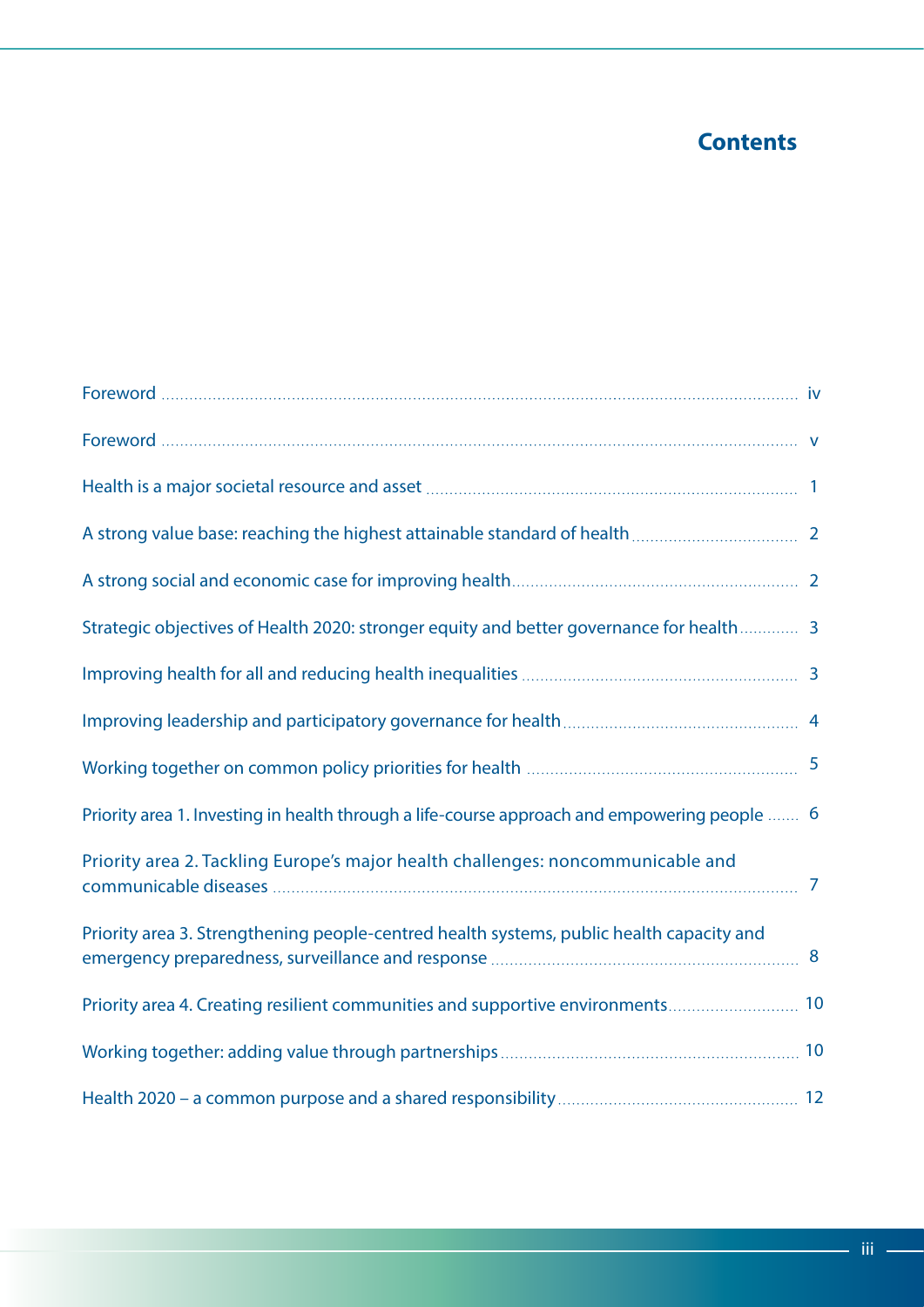### **Foreword**

*Health 2020: a European policy framework supporting action across government and society for health and well-being* sets out a far-sighted and ambitious agenda for health. Agreement on this framework by all 53 Member States of the WHO European Region comes at a crucial time. As we approach 2015 and the deadline for achieving the Millennium Development Goals, this policy will help to position health in the next generation of global goals.

The framework crystallizes what we have learned about the role of health in recent years. Maximizing health through all stages of life is a fundamental right for all and not a privilege for a few. Good health is an asset and a source of economic and social stability. It is key to reducing poverty and both contributes to and benefits from sustainable development. Most important, good health can no longer be seen an outcome of one sector alone: sustainable and equitable improvements in health are the product of effective policy across all parts of government and collaborative efforts across all parts of society.

Readers will find that these insights lie at the heart of the strategy. The challenges to be addressed in the Region are considerable. Health inequities within and between countries reflect economic and social divisions across society. As economic pressures bite and health care costs rise, the risk of exclusion increases, too often leaving behind those with the greatest health needs. At the same time, we know that public expectations for the newest and the best in health technology in combination with the changing disease profile of ageing populations place huge pressure on budgets. New approaches and perspectives are needed if universal health coverage is to be a reality for the countries of the Region. Shifting the mindset of policy-makers, health providers and members of the public from one that sees health in terms of combating illness to one mainly focusing on promoting health and wellbeing is the key to the future. Success requires political support, technical and administrative innovation and changes in how financial resources and other assets are deployed.

The framework for Europe is closely aligned to WHO's Twelfth General Programme of Work and is a practical expression of a programme of reform in WHO that seeks to enable the Organization to respond to Member State needs more effectively in a rapidly changing world. In the European Region, as in other regions, the outcomes envisaged in this policy framework require that international organizations be able to work not just with selected sectoral ministries but across all relevant parts of government; with colleagues in other international organizations that influence health; as well as with industry, academe and civil society. The policy framework for Europe signals the way forward for new approaches to health and well-being worldwide.



Margaret Chan WHO Director-General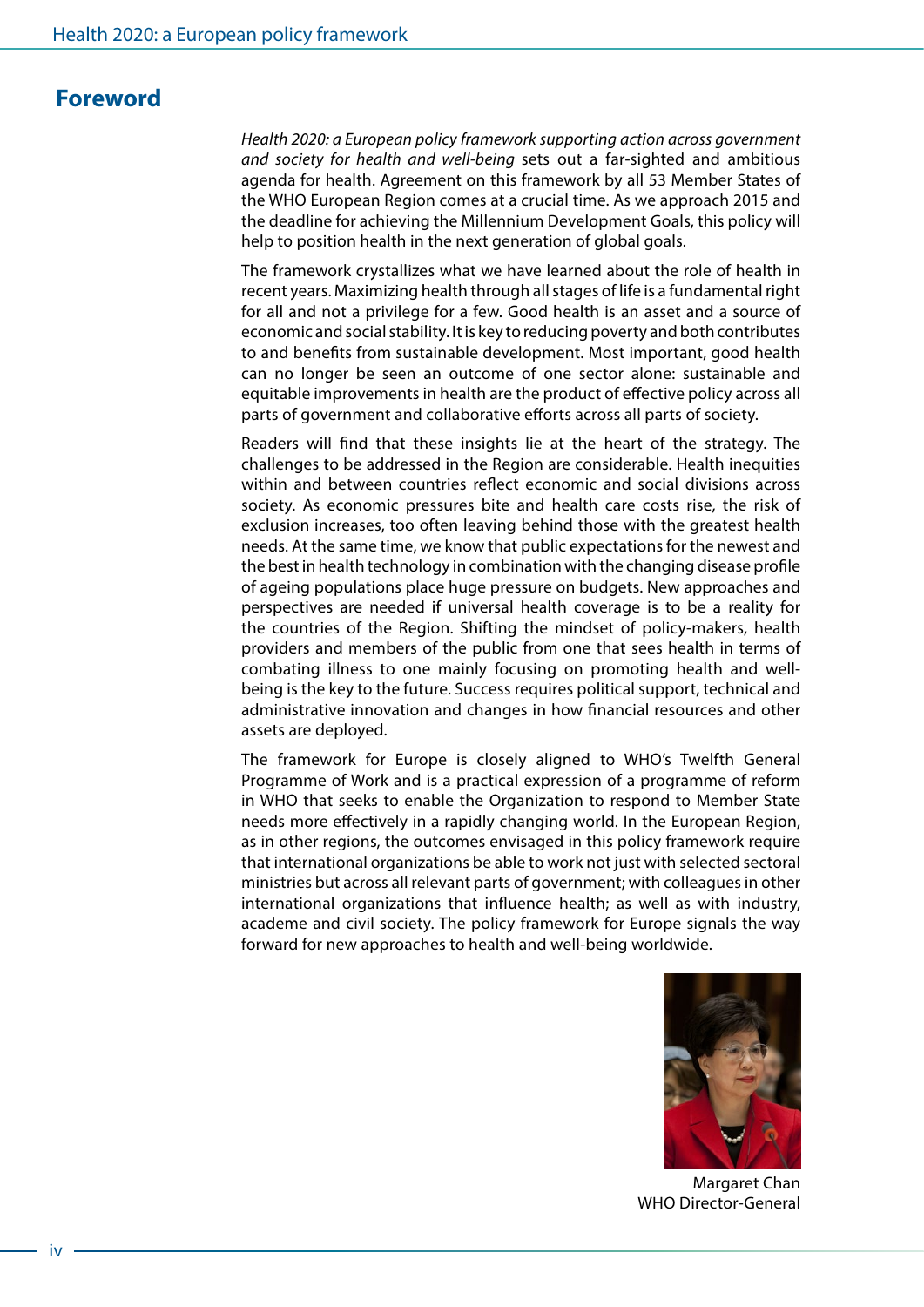### **Foreword**

It gives me great pleasure to welcome you to Health 2020, the European health policy framework for all. Whether you are a president, prime minister, mayor, policy-maker, public health worker or community activist, Health 2020 contains information that can help you make healthier, safer and economically wiser decisions and choices.

Our 21st century health landscape is shaped by growing global, regional, national and local interdependence and an increasingly complex array of interlinking factors that influence health and well-being. We are all challenged, for example, with the task of making sense of and integrating the many different actors and sectoral services (such as housing, water, energy, food and health care) needed to keep ourselves, our families and our populations healthy and happy. We all know that poor health wastes potential, causes despair and suffering and drains resources. Addressing these challenges at any level – personal, institutional, community, municipal or national – requires thoughtful, strategic and coordinated action. All 53 Member States in the WHO European Region have developed and adopted Health 2020 as a guiding framework to support such action.

Health 2020 elaborates a vision of public health as a dynamic network of stakeholders at all levels of society and aims to support action with unity of purpose across the Region. All recommendations in Health 2020 are evidenceinformed. Its development has actively involved many experts. Our aim throughout has been to make Health 2020 a unique compilation of the best public health policy evidence available.

Building on an extensive review of published evidence, experiential data and an unprecedented Region-wide participatory stakeholder consultation, the Health 2020 development process has catalysed a broad rethinking of current public health mechanisms, processes, relationships and institutional arrangements. As a consequence of this process, Health 2020 serves as a unique regional resource to help us all learn from experiences acquired in practice, reset priorities and identify better ways to coordinate action amongst stakeholders in all sectors to improve individual and population health and well-being.

Health 2020 acknowledges and celebrates the wide diversity of health systems and approaches across the European Region. It aims not to make national and local health systems uniform but to make them uniformly better. In adopting Health 2020, all countries agreed on two common objectives: the need to improve health for all and reduce the health divide and the need to strengthen leadership and participatory governance for health.

In outlining ways to address these objectives, Health 2020 proposes new forms of governance for health, in which health and well-being are seen as the responsibility of the whole of society and of the whole of government, and encourages active public participation in policy-making.

It addresses the socioeconomic rationale for improving health and makes a strong, evidence-informed case for investment and action through integrated approaches to health promotion, disease prevention and well-being. Actions on social determinants are described that address the development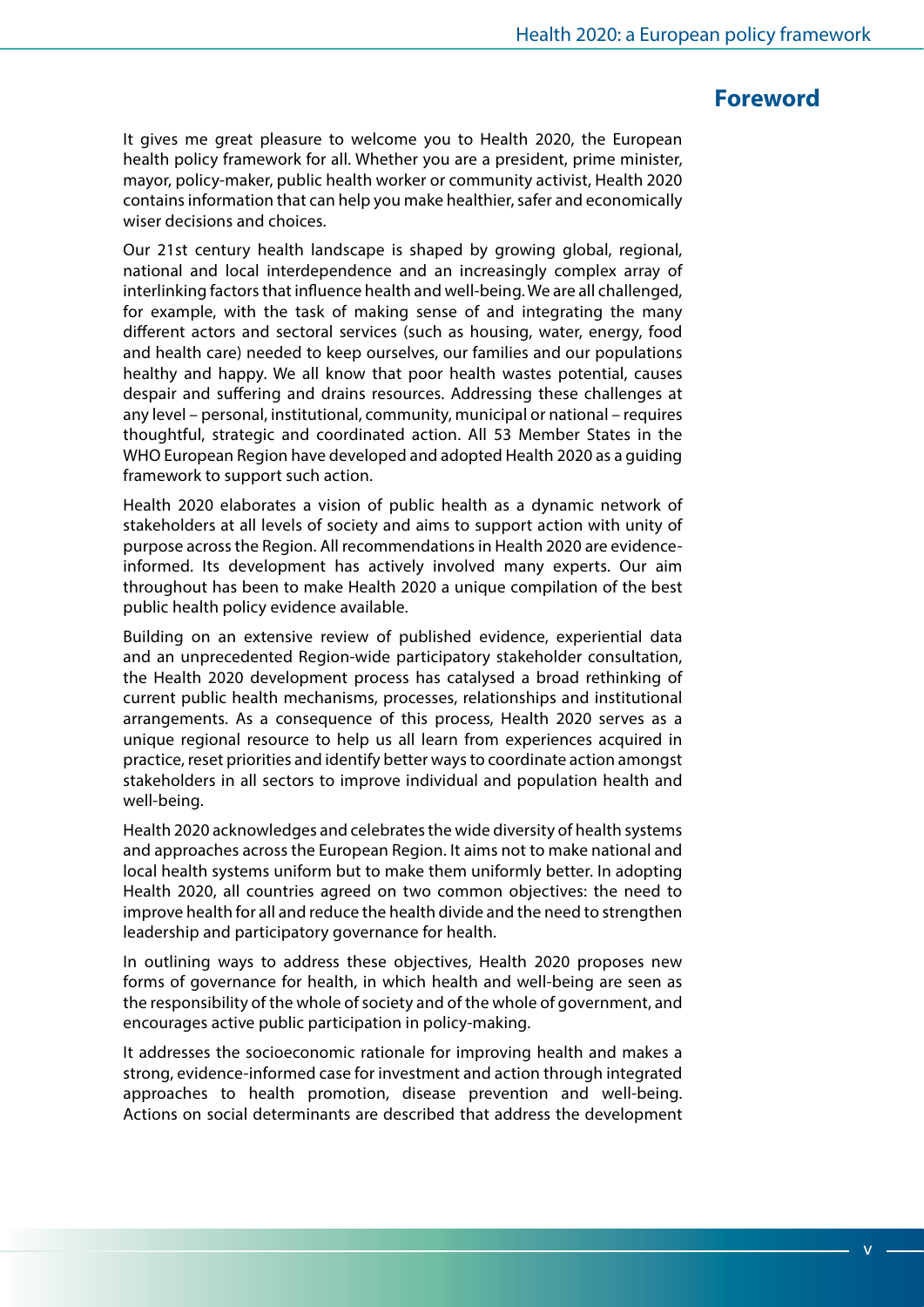of approaches that build health into all policies with the aim of improving the health of everyone and thereby reduce the absolute effect of social determinants on all people as well as targeted interventions that focus on those most affected.

Health 2020 identifies new systems of collaborative leadership to encourage innovative approaches to social mobilization for equitable, sustainable and accountable health development.

Health 2020 details a variety of innovative and effective ways to address today's complex public health challenges. It outlines a variety of strategies and interventions to address major health challenges across the lifespan related to both noncommunicable and infectious diseases. It shows ways to link clinical interventions with action on equity and social determinants of health and necessary key health system inputs such as human resources and medicines in higher quality, strengthening health funding arrangements and enhancing governance for health.

By articulating a common set of values, evidence and experience, Health 2020 provides a platform for partnership and cooperation. It calls for crosssociety engagement as a central part of health policy planning, development, implementation and monitoring at all levels. It makes the case for empowering people, citizens, consumers and patients as a critical factor in improving health outcomes. It argues strongly for the engagement of health professionals.

What will WHO do to help? The Regional Office will support countries in adapting Health 2020 by analysing public health situations; identifying assets; encouraging political commitment from presidents and prime ministers; making policy recommendations and monitoring progress; encouraging leadership and good governance for health; suggesting mechanisms for whole-of-society and whole-of-government approaches; and supporting capacity development.

Two key Health 2020 support documents have been developed. The European policy framework for supporting government and society for health and wellbeing provides politicians, policy- and decision-makers and practitioners with the main values and action principles needed for putting a Health 2020 approach into practice in their settings. The longer Health 2020 policy framework and strategy provides more detail in terms of evidence and is meant for those who practice policy development and implementation at operational levels.

I believe Health 2020 can add significant value to all of our individual and collective work to enhance health and well-being, serve as unique resource to enhance the future and prosperity of individual countries and the Region as a whole and benefit all its peoples. Actively informing and aligning our daily practice with Health 2020 values and approaches will enable us to build a healthier Europe for ourselves and our children.



Zsuzsanna Jakab WHO Regional Director for Europe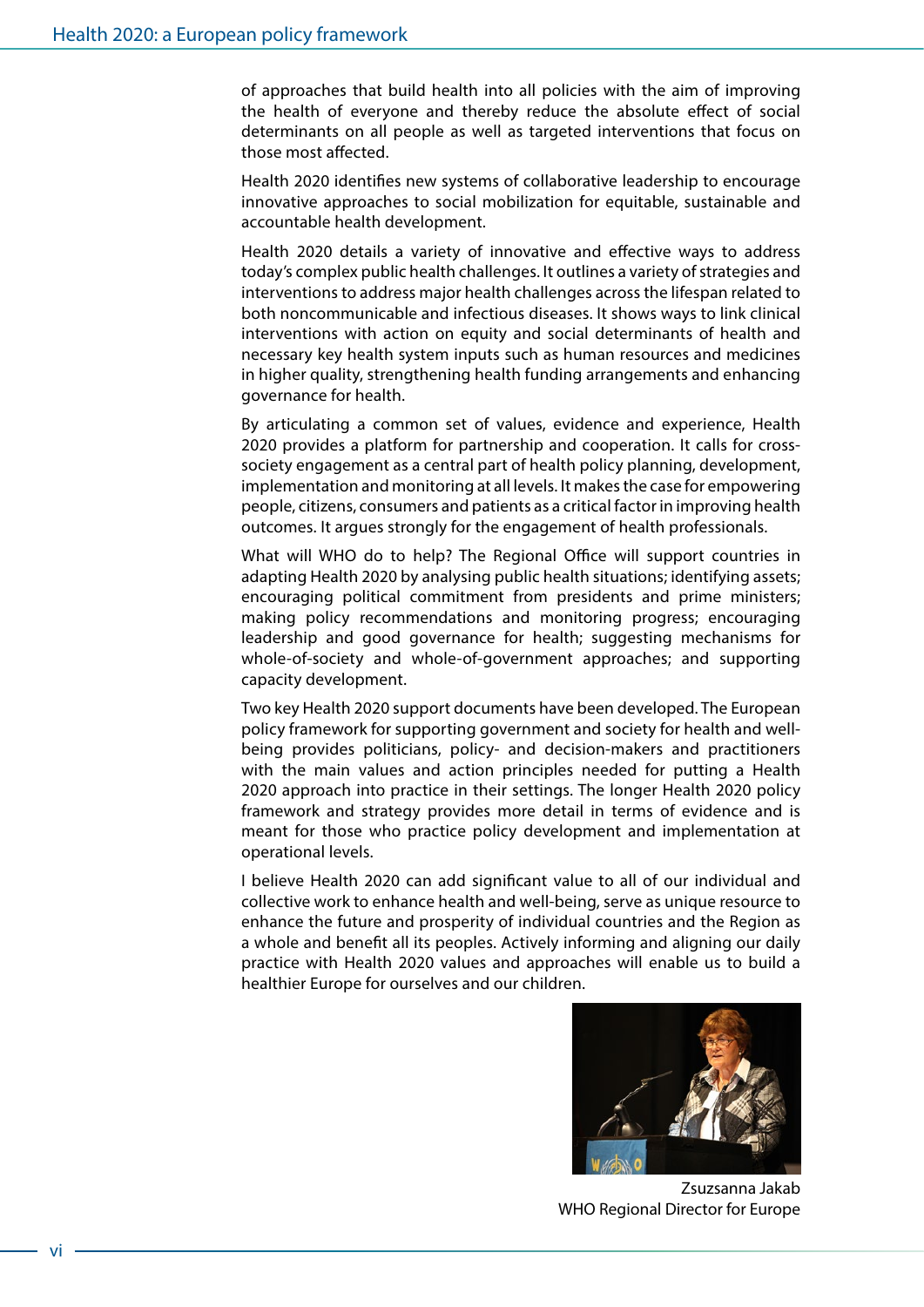"The enjoyment of the highest attainable standard of health is one of the fundamental rights of every human being."

**WHO Constitution**

### **Dear Prime Minister, Minister, Mayor or Member of Parliament,**

Good health underpins social and economic development and strengthens policies across all sectors. However, the economic and fiscal crisis facing many countries presents serious challenges and potentially risks undermining the positive progress that has been made. Nevertheless, it also presents an important opportunity to refocus and renew our efforts to improve the health of all people.

All sectors and levels of government contribute to health creation. **Your leadership for health and well-being can make a tremendous difference** for the people of your country, state, region or city and for the European Region as a whole.

Your support for Health 2020 is truly essential.

"We want to see better health and well-being for all, as an equal human right. Money does not buy better health. Good policies that promote equity have a better chance. We must tackle the root causes (of ill health and inequities) through a social determinants approach that engages the whole of government and the whole of society."

> Margaret Chan, WHO Director-General

The 53 Member States in the WHO European Region have agreed on a new common policy framework – **Health 2020. Their shared goals are to "significantly improve the health and well-being of populations, reduce health inequalities, strengthen public health and ensure people-centred health systems that are universal, equitable, sustainable and of high quality".**

**Health 2020 recognizes the diversity of countries across the Region**. It reaches out to many different people, within and outside of government, to provide inspiration and direction on how better to address the complex health challenges of the 21st century. The framework confirms the values of Health for All and – supported by the evidence provided in the accompanying documents – identifies two key strategic directions with four policy priority action areas. It builds on the experiences gained from previous Health for All policies to guide both Member States and the WHO Regional Office for Europe.

# **Health is a major societal resource and asset**

**Good health benefits all sectors and the whole of society – making it a valuable resource.** Good health is essential for economic and social development and a vital concern to the lives of every single person, all families and communities. Poor health wastes potential, causes despair and drains resources across all sectors. Enabling people to have control over their health and its determinants strengthens communities and improves lives. Without people's active involvement, many opportunities to promote and protect their health and increase their well-being are lost.

**What makes societies prosper and flourish also makes people healthy – policies that recognize this have more impact.** Fair access to education, decent work, housing and income all support health. Health contributes to increased productivity, a more efficient workforce, healthier ageing, and less expenditure on sickness and social benefits and fewer lost tax revenues. The health and well-being of the population are best achieved if the whole of government works together to address the social and individual determinants of health. Good health can support economic recovery and development.

**Health performance and economic performance are interlinked – improving the health sector's use of its resources is essential.** The health sector is important for both its direct and indirect effects on the economy: it matters not only because of how it affects people's health and their productivity but because it is now one of the largest economic sectors in every medium- and high-income country. It is a major employer, important landowner, builder and consumer. It is also a major driver of research and innovation and a significant sector in the international competition for people, ideas and products. Its importance will continue to grow and, with it, the significance of its contribution to wider societal goals.

**Across the WHO European Region as a whole, health has greatly improved in recent decades – but not everywhere and not for**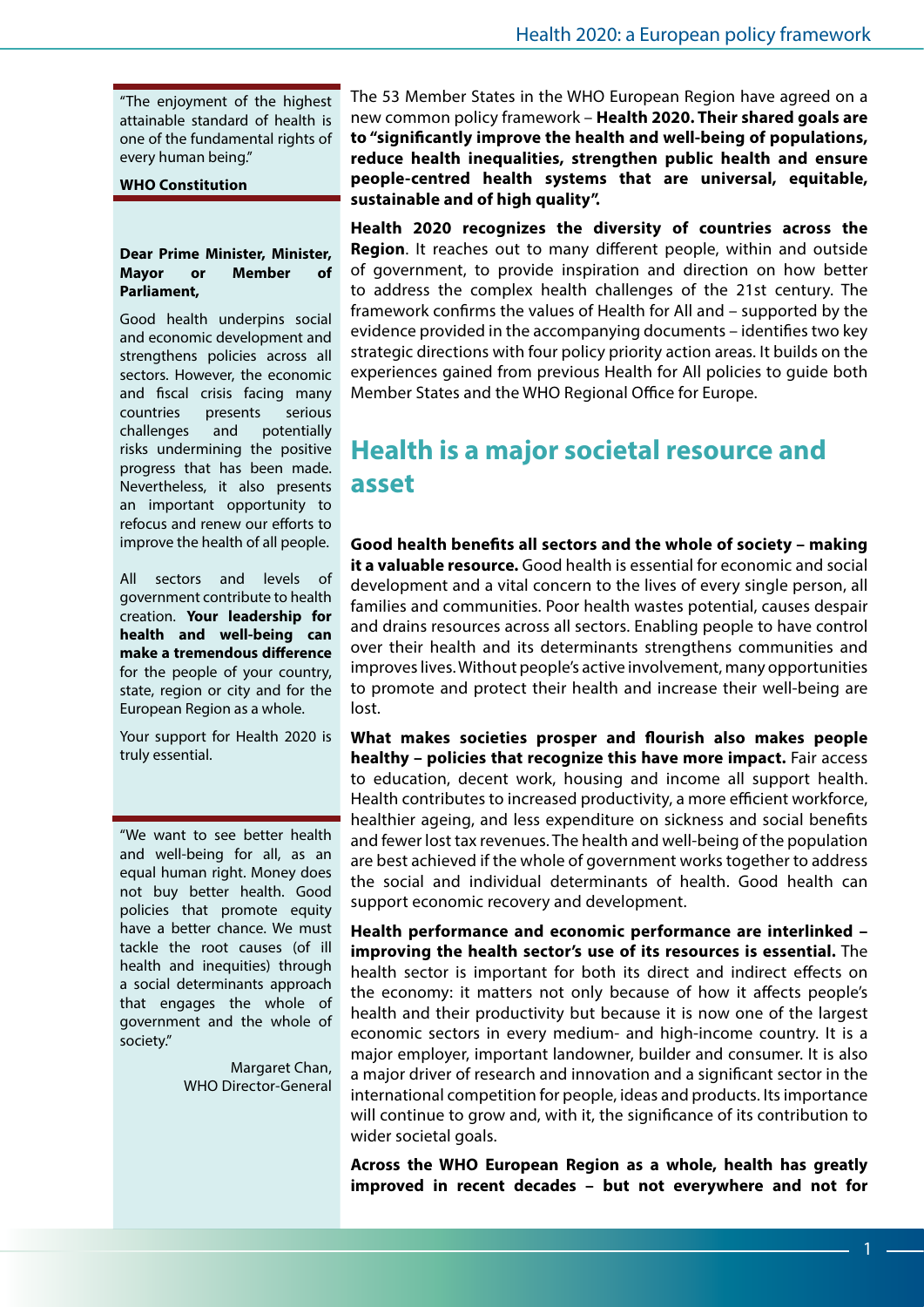### **Rio Political Declaration on Social Determinants of Health (2011)**

"Health inequities arise from the societal conditions in which people are born, grow, live, work and age, referred to as social determinants of health."

The participants declared:

"We reaffirm that health inequities within and between countries are politically, socially and economically unacceptable, as well as unfair and largely avoidable, and that the promotion of health equity is essential to sustainable development and to a better quality of life and well-being for all, which in turn can contribute to peace and security."

### **What is a social gradient?**

The social gradient in health means that health gets progressively better as the socioeconomic position of people and/or communities improve. Thus health inequities affect everyone. This is a global phenomenon that applies to all countries, irrespective of income.

### **Investing in health makes sense**

Of the increase in health spending, 92% correlates with positive growth in gross domestic product (GDP). During the last three decades, health system spending in most countries in the Organisation for Economic Co-operation and Development (OECD) has begun to rise – on average at least 1% per year faster than real GDP across the OECD. In 1950, health spending in the United Kingdom was 3% of GDP. Even in the United States in 1970, health spending was only 7% of GDP. The average health spending in the OECD rose from 5% of GDP in 1970 to 9% in 2010.

**everyone equally; this is unacceptable.** Many groups and areas have been left behind and, in many instances, as economies falter, health inequalities are growing within and between countries. Ethnic minorities, some migrant communities and groups such as Travellers and Roma suffer disproportionately. Shifting patterns of disease, demography and migration may affect progress in health and require improved management and governance. Rapid growth of chronic disease and mental disorders, lack of social cohesion, environmental threats and financial uncertainties make improving health even more difficult and threaten the sustainability of health and welfare systems. Creative and innovative responses, to which there is real commitment, are needed.

# **A strong value base: reaching the highest attainable standard of health**

### **Health 2020 is based on the values enshrined in the WHO Constitution:**

"The enjoyment of the highest attainable standard of health is one of the fundamental rights of every human being". Countries across the WHO European Region have acknowledged the right to health and committed themselves to universality, solidarity and equal access as the guiding values for organizing and funding their health systems. They aim for the highest attainable level of health regardless of ethnicity, sex, age, social status or ability to pay. These values include fairness, sustainability, quality, transparency, accountability, gender equality, dignity and the right to participate in decision-making.

# **A strong social and economic case for improving health**

**The challenge health expenditure poses to governments is greater than ever.** In many countries, the health share of government budgets is larger than ever, and health care costs have grown faster than GDP. But for at least some of these countries, data show a lack of correlation between health expenditure and health outcome. Many health systems fail to contain costs while financial pressures on them make getting the balance right for health and ensuring social protection ever harder. Costs are primarily driven by the supply side, such as new treatments and technologies, and people's rising expectations of protection from health risks and access to high-quality health care. Before being embarked on, any health reform should give careful consideration to deeply entrenched economic and political interests and social and cultural opposition. These challenges require intersectoral approaches, since health ministers cannot resolve them on their own.

**Real health benefits can be attained at an affordable cost and within resource constraints if effective strategies are adopted.** A growing body of evidence on the economics of disease prevention shows how health costs can be contained, but only if they also address inequalities across the social gradient and support the most vulnerable people. At present, governments spend only a small fraction of their health budgets on promoting health and preventing disease – about 3% in OECD countries – and many do not systematically address inequalities. Social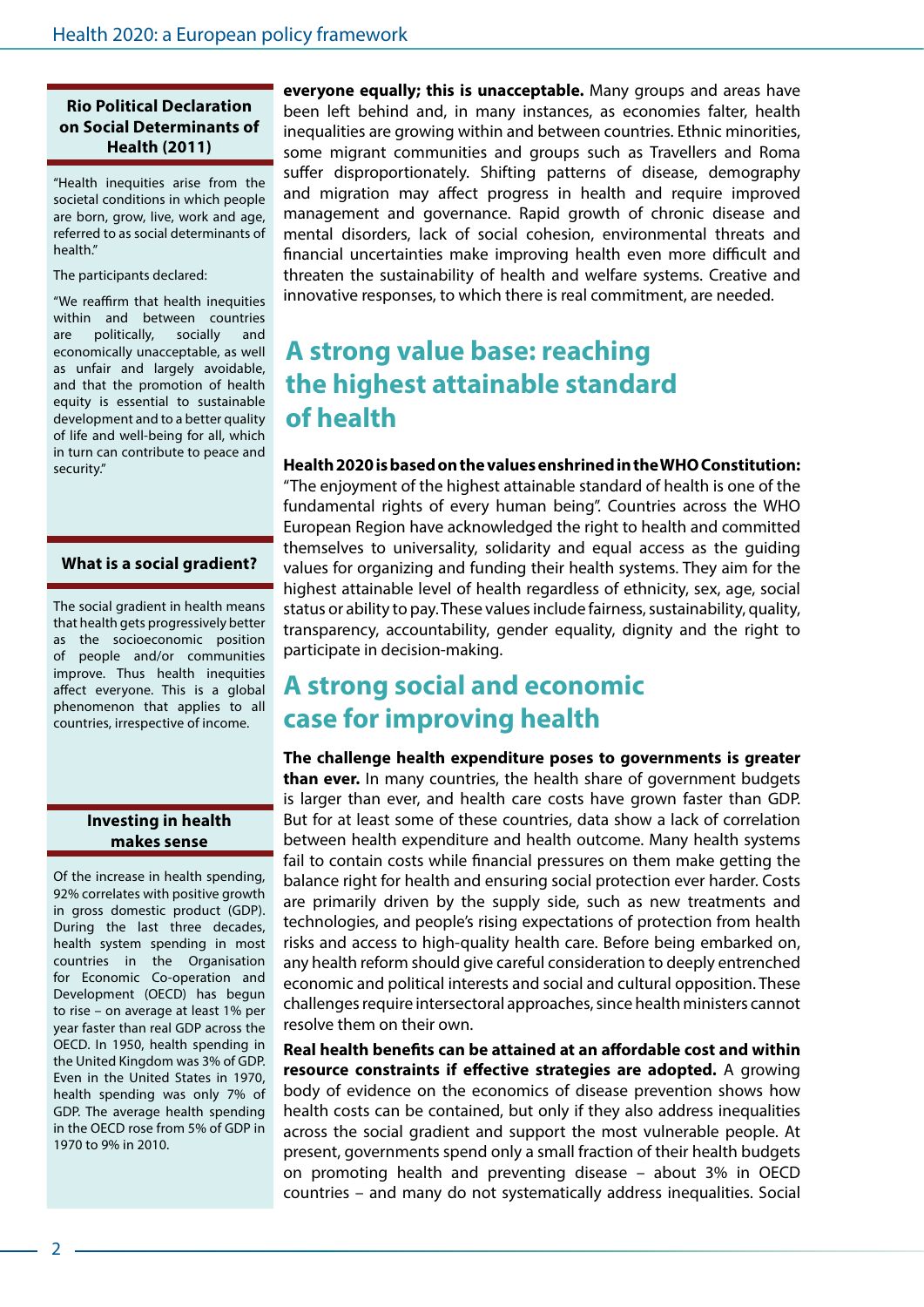### **Prevention works …**

For example, evidence from Poland shows that changes in diet and smoking reduce chronic heart disease and overall premature mortality rates.

The most cost-effective tobacco control policy is raising taxes. A 10% price increase could result in 0.6 million to 1.8 million fewer premature deaths in the countries in eastern Europe and central Asia.

### **… for all sectors …**

The tangible benefits of increasing taxes on alcohol in England were estimated to include reductions of €183 million in health and welfare costs and €405 million in labour and productivity losses, and the cost of implementation was less than €0.10 per person (€3.7 million total).

The savings to the health service from reduced hospital admissions related to alcohol were an estimated €65 million in the first year, and €118 million of crime-related costs were saved.

In countries such as the Russian Federation, a comprehensive prevention package would cost no more than US\$ 4 per person per year.



Adapted from: Dahlgren G, Whitehead M. *Tackling inequalities in health: what can we learn from what has been tried?* London, King's Fund, 1993.

**… but must be targeted to reduce health inequalities**

There are important inequalities within countries across key lifestyle indicators, including: smoking rates, obesity, exercise and limiting longterm illness.

In addition, the 20% of the population with the lowest income is most likely to delay seeking care because of fear of financial catastrophe from out-ofpocket payments.

and technological advances, if used effectively, offer real health benefits, especially in the areas of information, social marketing and social media.

**Using resources efficiently within the health sector can contain costs.** European health systems are being required to improve their performance and respond to new challenges. Reconfiguring services, acquiring new responsibilities, introducing incentives and payment structures can provide better value for money. Health systems, like other sectors, need to adapt and change. Health policy statements by such organizations as the European Union (EU) and the OECD have reinforced this.

I**n a globalized world, countries are increasingly required to work together to solve many key health challenges.** This requires cooperation across borders. Many international agreements underline this requirement, such as the International Health Regulations, the WHO Framework Convention on Tobacco Control or the Doha Declaration on the TRIPS Agreement and Public Health (related to intellectual property).

# **Strategic objectives of Health 2020: stronger equity and better governance for health**

Health 2020 recognizes that successful governments can achieve real improvements in health if they work across government to fulfil two linked strategic objectives:

- improving health for all and reducing health inequalities
- improving leadership and participatory governance for health.

# **Improving health for all and reducing health inequalities**

**Countries, regions and cities setting common objectives and joint investment between health and other sectors can significantly improve health and well-being.** Priority areas include: preschool education, educational performance, employment and working conditions, social protection and reducing poverty. Approaches include: addressing community resilience, social inclusion and cohesion; promoting assets for well-being; mainstreaming gender and building the individual and community strengths that protect and promote health, such as individual skills and a sense of belonging. Setting targets for reducing health inequalities can help drive action and is one of the principal ways of assessing health development at all levels.

**Addressing social inequalities contributes significantly to health and well-being.** The causes are complex and deeply rooted across the life course, reinforcing disadvantage and vulnerability. Health 2020 highlights the increasing concern about tackling poor health within countries and across the Region as a whole. The lowest and highest life expectancies at birth in the WHO European Region differ by 16 years, with differences between the life expectancies of men and women; and maternal mortality rates are up to 43 times higher in some countries in the Region than in others. Such extreme health inequalities are also linked to health-related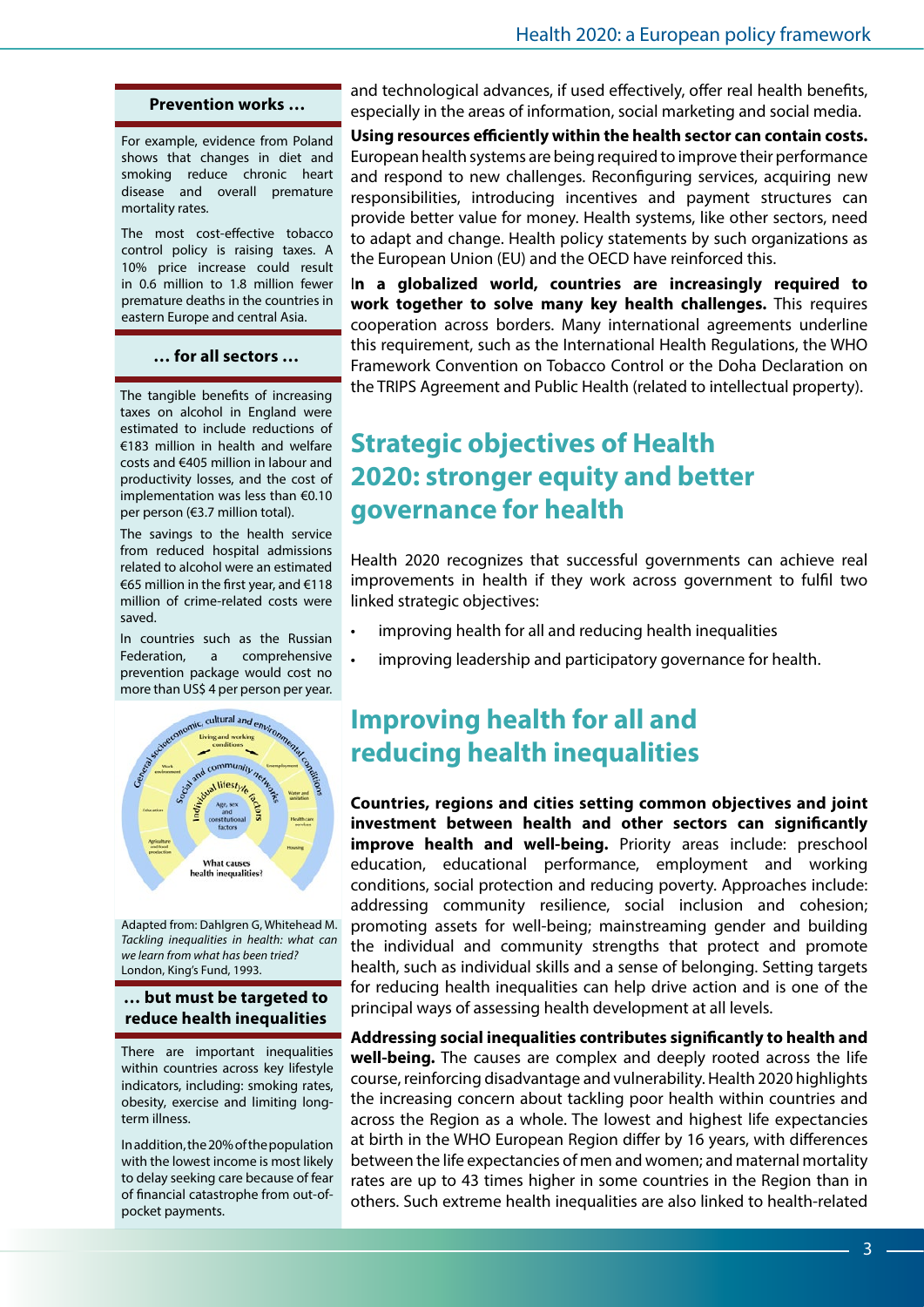### **Education and health together**

Considerable evidence supports the claim that education and health are correlated. Data indicate that the number of years of formal schooling completed is the most important correlate of good health.

According to the 2003 *Human development report* (United Nations Development Programme): "Education, health, nutrition and water and sanitation complement each other, with investments in any one contributing to better outcomes in the others".

### **Whole-of-government approach**

Whole-of-government activities are multilevel (from local to global) government actions, also increasingly involving groups outside government. This approach requires building trust, common ethics, a cohesive culture and new skills. It stresses the need for better coordination and integration, centred on the overall societal goals for which the government stands.

In countries with federal systems or in which the regional and local levels are politically autonomous, extensive consultations across<br>levels of government can levels of government can strengthen whole-of-government approaches.

Accountability is required at all levels and in all systems.

### **Health in all policies**

Health in all policies is designed to make governance for health and well-being a priority for more than the health sector. It works in both directions, ensuring that all sectors understand and act on their responsibility for health while recognizing how health affects other sectors.

behaviour, including tobacco and alcohol use, diet and physical activity and mental disorders, which in turn reflect the stress and disadvantage in people's lives.

**Taking action on the social and environmental determinants of health can address many inequalities effectively.** Research shows that effective interventions require a policy environment that overcomes sectoral boundaries and enables integrated programmes. For example, evidence clearly indicates that integrated approaches to child well-being and early childhood development produce better and fairer outcomes in both health and education. Urban development that considers the determinants of health is crucial, and mayors and local authorities play an ever more important role in promoting health and well-being. Participation, accountability and sustainable funding mechanisms reinforce the effects of such local programmes.

# **Improving leadership and participatory governance for health**

**Leadership from health ministers and public health agencies will remain vitally important to address the disease burden across the European Region. It needs to be strengthened.** The health sector is responsible for: developing and implementing national and subnational health strategies; setting health goals and targets for improving health; assessing how the policies of other sectors affect health; delivering highquality and effective health care services; and ensuring core public health functions. It also has to consider how its health policy decisions affect other sectors and stakeholders.

**Health ministries and public health agencies are increasingly engaged in initiating intersectoral approaches for health and acting as health brokers and advocates.** This includes highlighting both the economic, social and political benefits of good health and the adverse effects of ill health and inequalities on every sector, the whole of government and the whole of society. Exercising such a leadership role requires using diplomacy, evidence, argument and persuasion. The health sector also has a partnership role towards other sectors when strengthening health can contribute to achieving their goals. All countries at the United Nations High-level Meeting on the Prevention and Control of Non-communicable Diseases and the World Health Assembly have endorsed such collaborative approaches – referred to as whole-of-government and whole-of-society approaches.

**Governments at all levels are considering establishing formal structures and processes that support coherence and intersectoral problem-solving.** This can strengthen coordination and address power imbalances between sectors. The strategic benefits of adopting a health in all policies approach are increasingly being recognized. This approach advocates moving health up the policy agenda, strengthening policy dialogue on health and its determinants, and building accountability for health outcomes. Health impact assessment and economic evaluation are valuable tools in assessing the potential effects of policies and can also be used to assess how policies affect equity. Qualitative and quantitative health data can be gathered and validated to assess impact on health.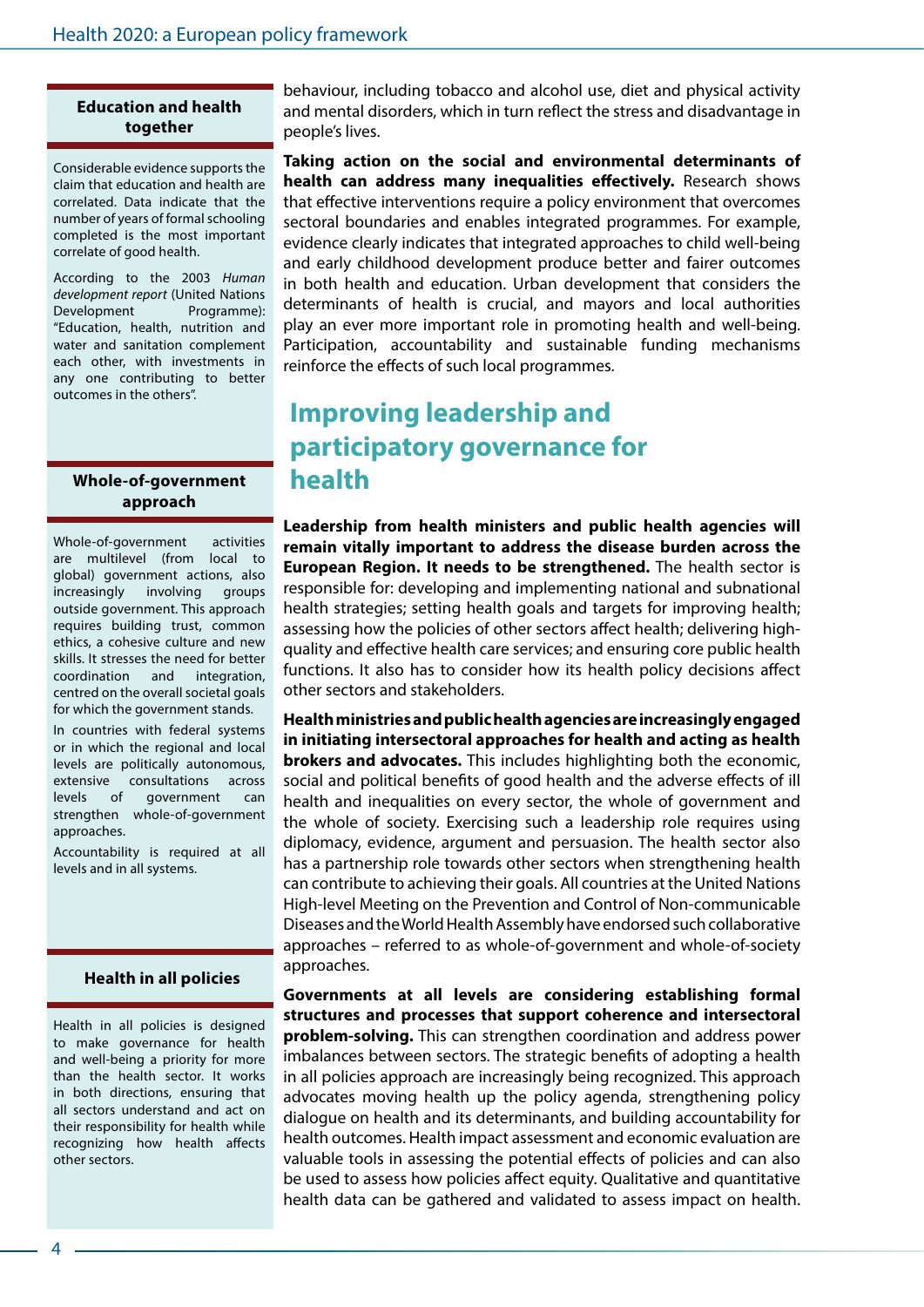### **Whole-of-society approach**

A whole-of-society approach goes beyond institutions: it influences and mobilizes local and global culture and media, rural and urban communities and all relevant policy sectors, such as the education system, the transport sector, the environment and even urban design, as demonstrated in the case of obesity and the global food system.

Whole-of-society approaches are a form of collaborative governance that can complement public policy. They emphasize coordination through normative values and trust-building among a wide variety of actors.

By engaging the private sector, civil society, communities and individuals, the whole-of-society approach can strengthen the resilience of communities to withstand threats to their health, security and well-being.

### **Contribution of civil society**

Civil society is a key actor in formulating, promoting and delivering change. The WHO European Region has been at the forefront of forming innovative partnerships with civil society, including with communities of key population groups at higher risk (such as with people living with HIV) and with nongovernmental organizations that advocate for and provide services. Several pan-European networks and organizations have emerged, as the number of people living with HIV has increased.

Research in well-being – as conducted in other organizations such as the OECD – can also contribute.

**Governments are also committed to establishing structures and processes that enable increased involvement of a wider range of stakeholders.** This is especially important for citizens, civil society organizations and other groups (such as migrants) that make up civil society. Active and committed groups are increasingly coming together to advance health at all levels of governance. Examples range from global to local levels and include: United Nations summits deliberating health; the Inter-Parliamentary Union; the WHO Healthy Cities and Communities movement; global movements to fight poverty; disease-specific advocacy such as HIV; national initiatives to define health targets; and the regional health strategies of entities such as the EU. They play a significant role in promoting health and advancing the health agenda.

**Effective leadership throughout society can support better results for health.** Research shows strong correlations between responsible governance, new forms of leadership and participation. In the 21st century, many individuals, sectors and organizations can provide leadership for health. This can take many forms and requires creativity and new skills, especially in managing conflicts of interest and finding new ways of tackling intractable complex problems. Together with Member States, WHO has a special responsibility to exercise such leadership and to support health ministries in achieving their goals.

**Empowering people, citizens, consumers and patients is critical for improving health outcomes, health system performance and patient satisfaction.** The voice of civil society, including individuals and patient organizations, youth organizations and senior citizens is essential to draw attention to health-damaging environments, lifestyles or products and to gaps in the quality and provision of health care. It is also critical for generating new ideas.

# **Working together on common policy priorities for health**

The Health 2020 policy is based on four priority areas for policy action:

- investing in health through a life-course approach and empowering people;
- tackling the Region's major health challenges of noncommunicable and communicable diseases;
- strengthening people-centred health systems, public health capacity and emergency preparedness, surveillance and response; and
- creating resilient communities and supportive environments.

**In a spirit of coherence and consistency, the four priority areas build on the "categories for priority-setting and programmes in WHO".** Those categories were agreed by Member States at the global level and have been aligned to address the special requirements and experiences of the European Region. They also build on relevant WHO strategies and action plans at regional and global levels.

**The four priority areas are interlinked, interdependent and mutually supportive.** For example, action on the life course and empowerment of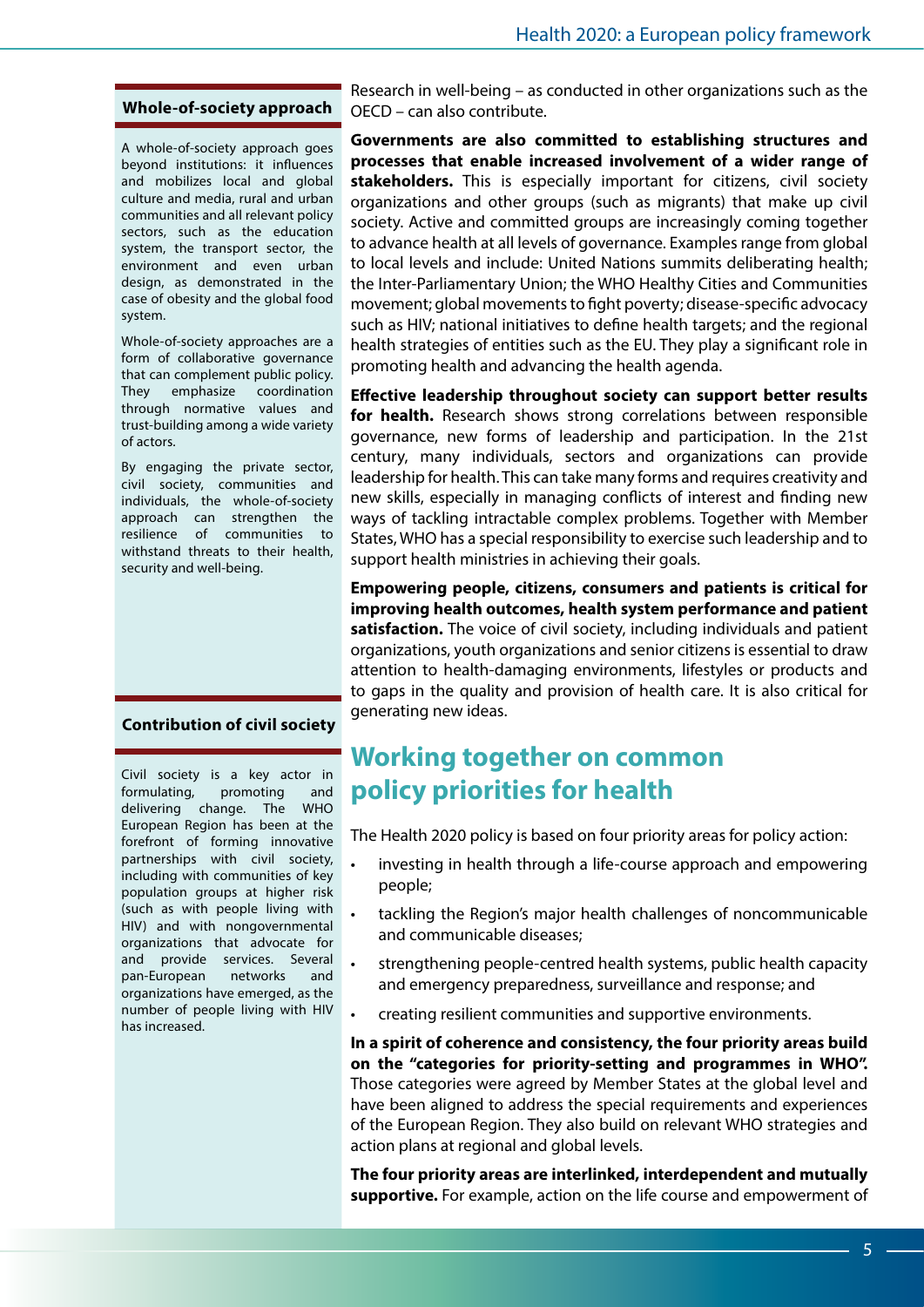### **Health 2020 headline targets**

Health 2020 strives to achieve measurable impact on health in the Region. The regional goals below have been agreed by Member **States** 

- 1. Reduce premature mortality in the European Region by 2020.
- 2. Increase life expectancy in the European Region.
- 3. Reduce inequalities in health in the European Region.
- 4. Enhance the well-being of the European Region population.
- 5. Ensure universal coverage and the right to the highest attainable level of health.
- 6. Set national goals and targets related to health in Member **States**

A set of voluntary indicators agreed on by Member States can support national goals and targets related to health.

### **Health information systems support the Health 2020 process**

Health information systems and services need to be developed across the Member States of the WHO European Region. The WHO Regional Office for Europe works to assist Member States in their assessment and technical improvement, and provides health information to Member States by:

- • working with international partners to ensure the standardization, international comparability and quality of health data;
- • working with a network of health agencies dealing with health information and evidence; and
- actively compiling, disseminating and granting easy access to health data and research evidence.

people will help contain the epidemic of noncommunicable diseases, as will stronger public health capacity. These, in turn, will also help to contain communicable disease outbreaks. Governments achieve higher health impact when they link up policies, investments and services and focus on reducing inequalities. The WHO Regional Office for Europe will step up its role as a resource for developing policy based on evidence and examples of integrated approaches. Regional headline targets will support the monitoring of Health 2020's progress.

**Addressing the four priorities requires a combination of governance approaches that promote health, equity and well-being.** Smart governance will anticipate change, foster innovation and be oriented towards investing in promoting health and preventing disease. Approaches to governance will include governing through public policy and regulation as well as new forms of collaboration with civil society organizations, independent agencies and expert bodies. There is an increasing need to apply evidence to policy and practice, observe ethical boundaries, expand transparency, and strengthen accountability in such fields as privacy, risk assessment and health impact assessment.

**Health 2020 recognizes that countries engage from different startingpoints and have different contexts and capacity.** Many health policy decisions have to be taken under conditions of uncertain and imperfect knowledge, and the wider system effects of many aspects of reforming health systems also cannot be fully predicted. Tackling complex problems such as obesity, multimorbidity and neurodegenerative diseases is challenging. Drawing on knowledge from the social, behavioural and policy sciences is proving increasingly important, including social marketing, behavioural economics and neuroscience. Studies note the value of promoting smaller-scale yet comprehensive interventions at the local and community levels, to encourage learning and adaptation. Cooperation across the European Region can accelerate the development of expertise: every country and sector can both learn and contribute.

# **Priority area 1. Investing in health through a life-course approach and empowering people**

**Supporting good health throughout the life-course leads to increasing healthy life expectancy and a longevity dividend, both of which can yield important economic, societal and individual benefits.** The demographic transformation underway in countries requires an effective life-course strategy that gives priority to new approaches to promoting health and preventing disease. Improving health and health equity begins with pregnancy and early child development. Healthy children learn better, healthy adults are more productive, and healthy older people can continue to contribute actively to society. Healthy and active ageing, is a policy priority and a major research priority.

**Health promotion programmes based on principles of engagement and empowerment offer real benefits.** These include: creating better conditions for health, improving health literacy, supporting independent living and making the healthier choice the easier choice. Furthermore, it means making pregnancies safe; giving people a healthy start in life; promoting safety and well-being and giving protection during childhood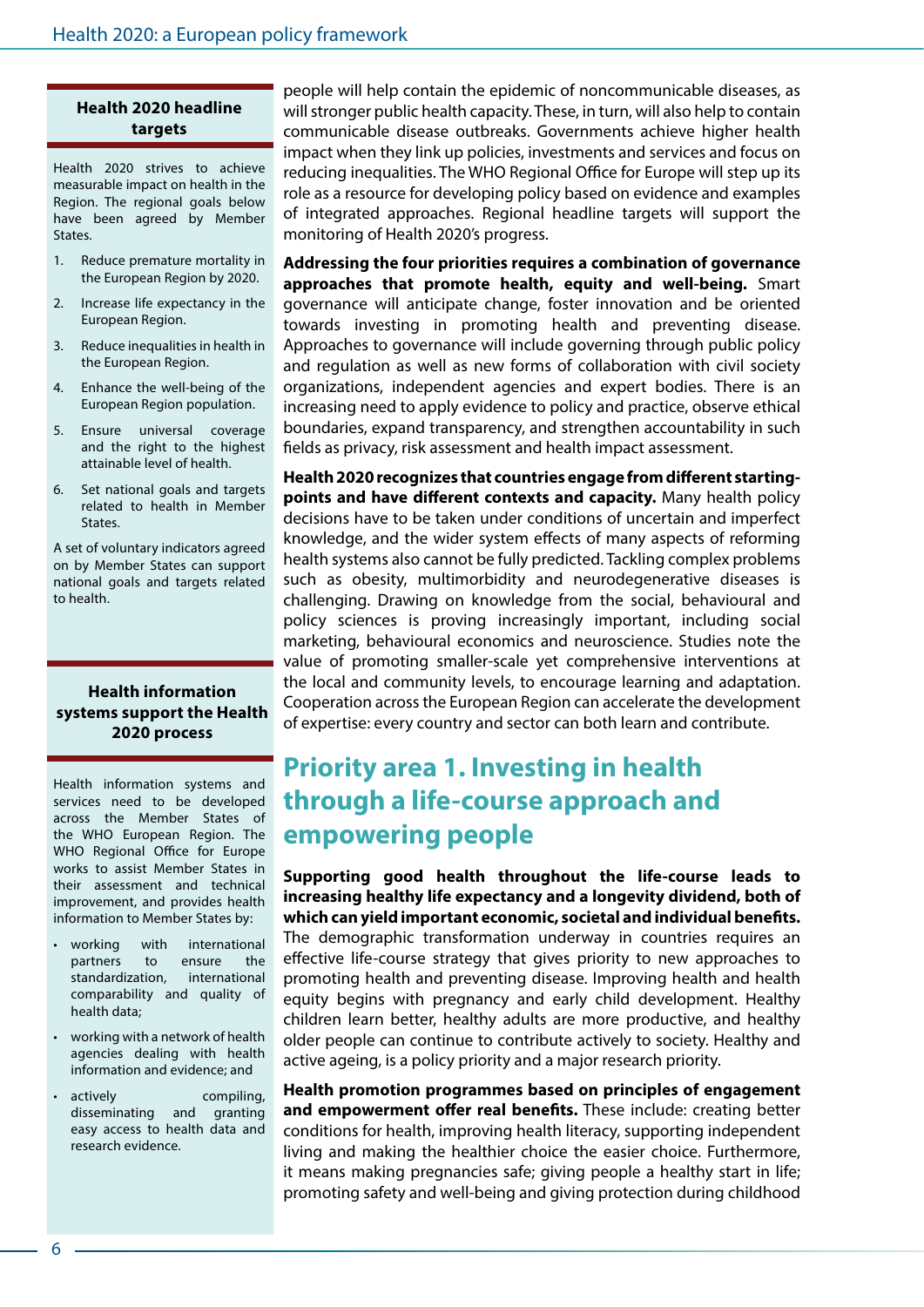### **Governance for health usually requires a mix of strategies**

The Moscow Declaration on Healthy Lifestyles and Noncommunicable Disease Control (2011) states:

"We … recognize that a paradigm shift is imperative in dealing with NCD challenges, as NCDs are not only caused by biomedical factors but also caused or strongly influenced by behavioural, environmental, social and economic factors."

Evidence-informed and costeffective strategies for reducing tobacco use have been identified, comprising the WHO Framework Convention on Tobacco Control and six MPOWER strategies supporting the Convention at the country level:

- 1. monitoring tobacco consumption and the effectiveness of preventive measures;
- 2. protecting people from exposure to tobacco smoke;
- 3. offering assistance for smoking cessation;
- 4. warning about the dangers of tobacco;
- 5. enforcing restrictions on tobacco advertising, promotion and sponsorship; and
- 6. raising taxes on tobacco.

Tobacco control interventions are the second most effective way to spend funds to improve health, after childhood immunization.

Similar evidence-informed strategies need to be developed for other systemic health risks, such as obesity. For alcohol, Member States have already adopted a global policy and a regional policy.

and for young people; promoting healthy workplaces; and supporting healthy ageing. Providing healthy food and nutrition throughout the lifespan is a priority given the obesity epidemic that is spreading across Europe.

**Strong evidence indicates that cost-effective policy pathways can directly enhance population health and well-being.** Practical experience and evidence on health promotion programmes and national strategies for key disease groups – such as cardiovascular disease or diabetes – have grown throughout the European Region. They demonstrate that combining government leadership, supportive environments and approaches that promote a sense of control and empowerment can lead to success. Strengthening social behavioural research can provide a growing evidence base to underpin such developments.

**Strengthening mental health promotion programmes is highly relevant.** One in four people in the European Region experience some type of mental health problem during their lives. A particular challenge is to promote the early diagnosis of depression and prevent suicide by initiating community-based intervention programmes. Research is leading to a better understanding of the damaging association between mental health problems and social marginalization, unemployment, homelessness and alcohol and other substance use disorders. New forms of addiction related to online virtual worlds must also be addressed.

**A strategic focus on healthy living for both young and older people is particularly valuable.** A broad range of stakeholders can contribute to programmes that support their health, including intergenerational activities. For young people, these can include peer-to-peer education, involvement of youth organizations and school-based health literacy programmes. Integrating work on mental and sexual health is particularly important. For older people, active and healthy ageing initiatives can benefit health and quality of life.

# **Priority area 2. Tackling Europe's major health challenges: noncommunicable and communicable diseases**

**Health 2020 focuses on a set of effective integrated strategies and interventions to address major health challenges across the Region.**  These are related to both noncommunicable and communicable diseases. Both types require combining determined public health action and health care system interventions. The effectiveness of these is underpinned by actions on equity, social determinants of health, empowerment and supportive environments.

**A combination of approaches is required to successfully address the high burden of noncommunicable diseases in the Region.** Health 2020 supports the implementation of integrated whole-of-government and whole-of-society approaches that have been agreed in other regional and global strategies, since it is increasingly recognized that action to influence individual behaviour has limited impact. Noncommunicable diseases are unequally distributed within and between countries and are closely linked to action on the social and environmental determinants of health.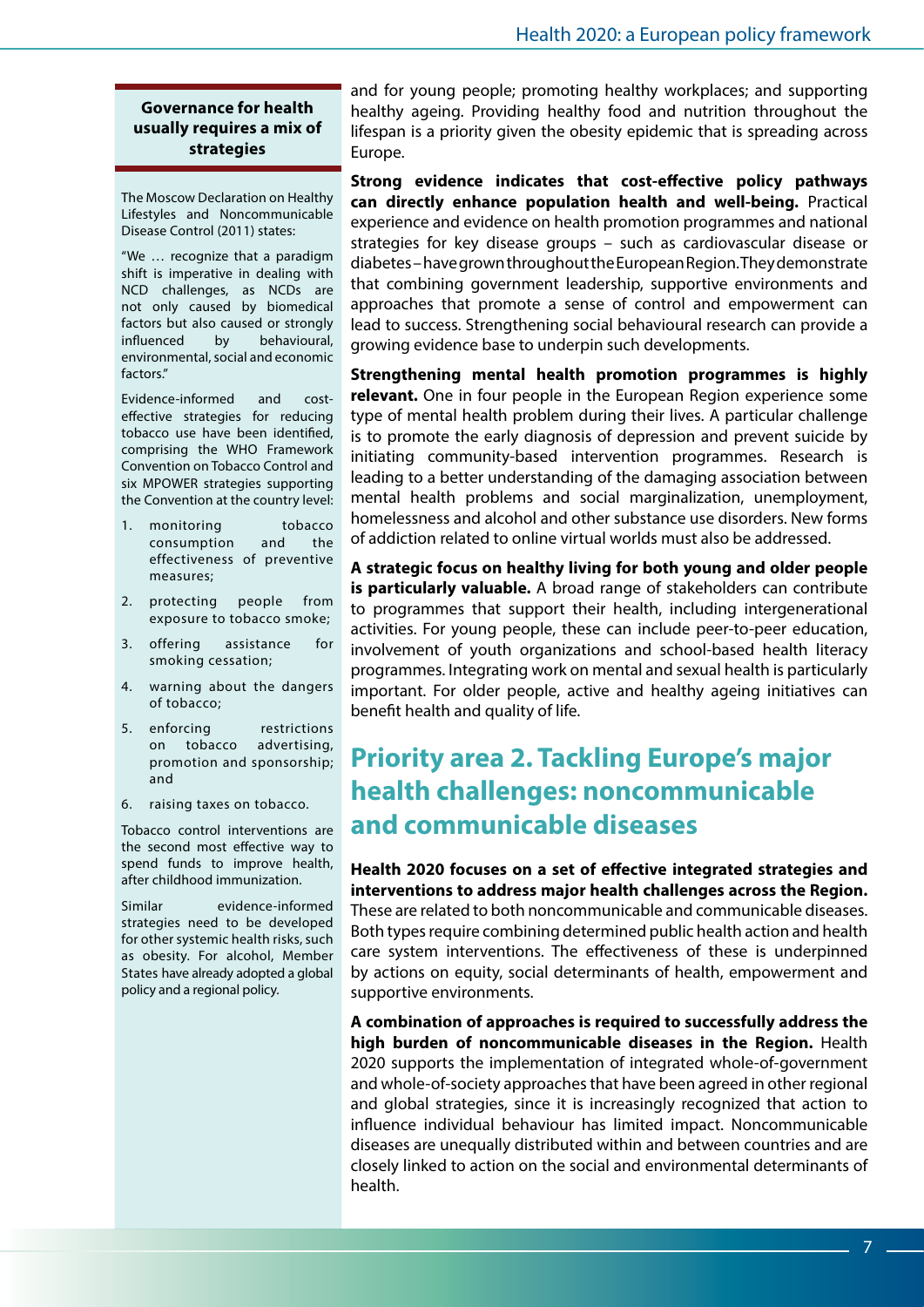### **Burden of noncommunicable diseases**

The European Region has the highest burden of noncommunicable diseases worldwide. Two disease groups, cardiovascular diseases and cancer, cause almost three quarters of mortality in the Region, and three main disease groups, cardiovascular diseases, cancer and mental disorders, cause more than half the burden of disease (measured using disability-adjusted life-years (DALYs)). Much premature mortality is avoidable: estimates indicate that at least 80% of all heart disease, stroke and type 2 diabetes and at least one third of cancer cases are preventable. Inequality in the burden of noncommunicable diseases within and between countries demonstrates that the potential for health gain is still enormous.

### **Burden of mental disorders**

Mental disorders are the second largest contributor to the burden of disease (measured using DALYs) in the European Region (at 19%) and the most important cause of disability. The ageing population leads to an increase of the prevalence of dementia. Common mental disorders (depression and anxiety) affect about 1 in 4 people in the community every year. However, about 50% of people with mental disorders do not receive any form of treatment. Stigma and discrimination are major reasons why people avoid seeking help.

### **Burden of tuberculosis**

In 2010, the European Region had an estimated 420 000 new and relapsed tuberculosis (TB) cases and 61 000 deaths caused by TB. Most TB, 87% of new cases and 94% of deaths, occurs in the eastern and central parts of the Region. The Region has the lowest treatment success rate globally, reflecting the high rate of TB drug resistance; multidrug-resistant TB is found in 13% of newly treated cases and 42% of those previously treated. The disease is often linked to poor socioeconomic conditions and other determinants, including homelessness.

**Health 2020 supports intensifying efforts to implement global and regional mandates in relation to noncommunicable diseases.** The priority action areas for the Region include the following.

- **Existing declarations and strategies.** These include: the United Nations 2011 political declaration on noncommunicable diseases; the WHO Framework Convention on Tobacco Control: the Global Strategy on Diet, Physical Activity and Health; the global strategy to reduce the harmful use of alcohol and regional action plan to reduce the harmful use of alcohol; the action plan for the implementation of the European Strategy for the Prevention and Control of Noncommunicable Diseases 2012–2016; and the WHO Mental Health Action Plan for Europe.
- **Health promotion.** As defined in the Ottawa Charter for Health Promotion, this is at the core of these declarations and strategies. They all encourage governments to develop intersectoral national strategies with goals and targets on key challenges related to noncommunicable diseases.

**Health 2020 supports continued strong efforts to combat communicable diseases.** No country can afford to relax its vigilance, and each has to continually strive to maintain the highest standards. For the European Region, the priority action areas are as follows.

- **Building information and surveillance capacity:** to implement the International Health Regulations, improve information exchange and, where appropriate, implement joint surveillance and disease control activities by public health, veterinary, food and agriculture authorities to better control infectious diseases that can be transmitted from animals to humans, including emerging infectious diseases, drugresistant organisms and waterborne and foodborne infections.
- **Tackling serious viral and bacterial threats:** to implement regional policies and action plans; to combat antimicrobial resistance; to contain the emergence and spread of drug-resistant organisms and infections through the prudent use of antibiotics and infection control; to ensure safe basic commodities such as water and food; to reach and maintain recommended immunization coverage to prevent vaccine-preventable diseases; and to reach regional and global eradication and elimination goals for polio, measles, rubella and malaria; to fully control major diseases such as tuberculosis, HIV and influenza by ensuring that the whole population, including vulnerable groups, has access to the health care system and evidenceinformed interventions.

# **Priority area 3. Strengthening peoplecentred health systems, public health capacity and emergency preparedness, surveillance and response**

**Achieving high-quality care and improved health outcomes requires health systems that are financially viable, fit for purpose, peoplecentred and evidence-informed.** All countries have to adapt to changing demography and patterns of disease, especially mental health challenges, chronic diseases and conditions related to ageing. This requires reorienting health care systems to give priority to disease prevention, foster continual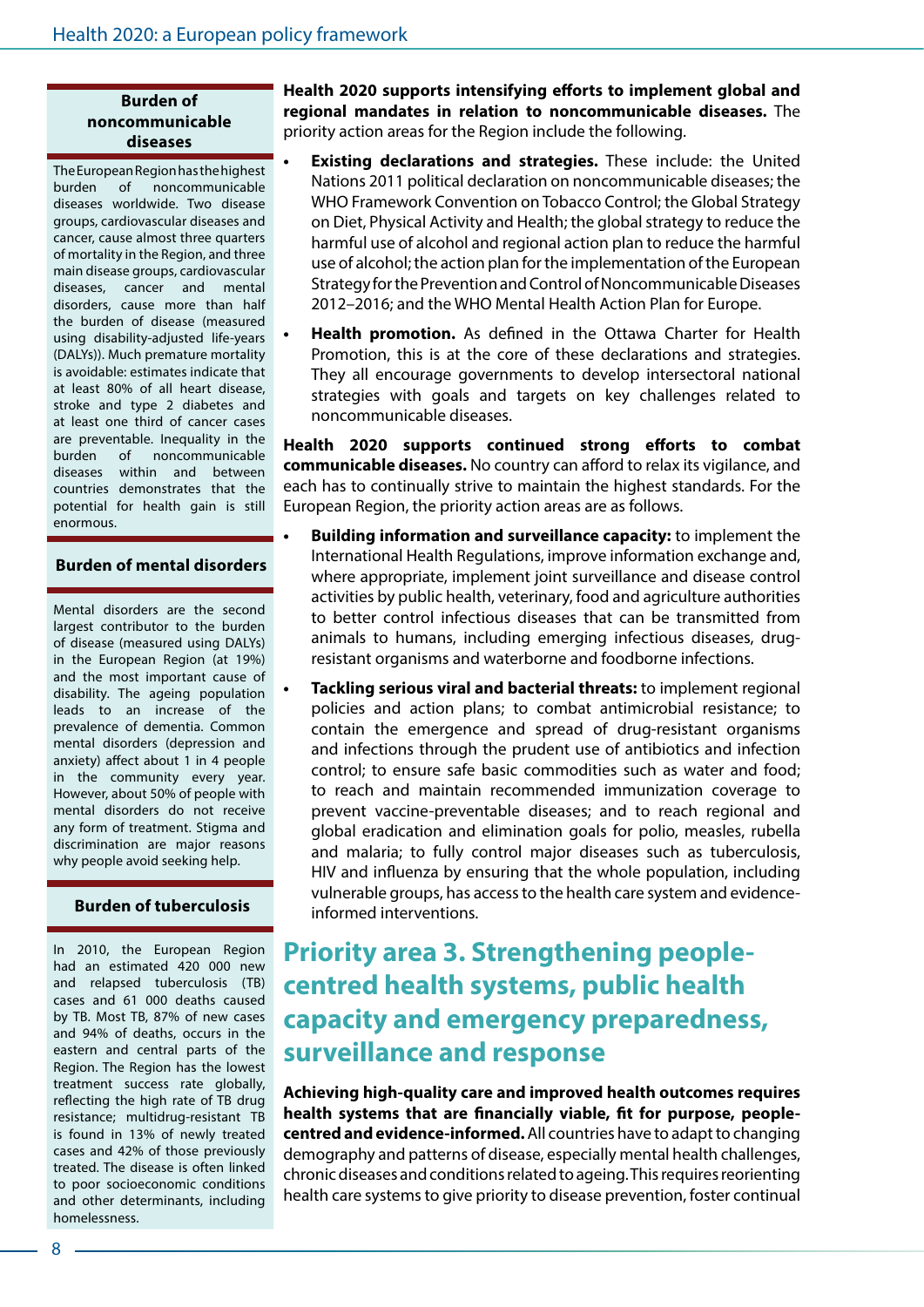### **A health system**

"Within the political and institutional framework of each country, a health system is the ensemble of all public and private organizations, institutions and resources mandated to improve or restore health. Health systems encompass both personal and population services, as well as activities to influence the policies and actions of other sectors to address the social, environmental and economic determinants of health."

–Tallinn Charter: Health Systems for Health and Wealth

### **Technological and scientific advances**

Work on the human genome is substantially changing public health research, policies and practice, and facilitating numerous discoveries on the genomic basis of health and disease. Rapid scientific advances and new genomics tools have contributed to understanding disease mechanisms.

Nanotechnology involves manipulating properties and structures at the nanoscale. It is being used for more targeted drug therapies or smart drugs. These new drug therapies have already been shown to cause fewer side effects and be more effective than traditional therapies.

Technologies for patients and their caregivers such as self-management tools, health applications and devices to better manage their health or their chronic disease from home will contribute to changing the nature of care and reducing costs.

quality improvement and integrate service delivery, ensure continuity of care, support self-care by patients and relocate care as close to home as is safe and cost-effective. The potential of personalized medicine needs to be assessed.

**Health 2020 reconfirms the commitment of WHO and its Member States to ensure universal coverage, including access to high-quality and affordable care and medicines.** Many countries have achieved universal coverage but much needs to be done to eliminate catastrophic and impoverishing payments in the Region. It is important to ensure longterm sustainability and resilience to economic cycles, to contain supplydriven cost increases and to eliminate wasteful spending while providing reasonable levels of financial protection. Health technology assessment and quality assurance mechanisms are especially important for health system transparency and accountability and are an integral part of a patient safety culture.

**Health 2020 remains committed to a primary health care approach as a cornerstone of health systems in the 21st century.** Primary health care can respond to today's needs by fostering an enabling environment for partnerships to thrive, and encouraging people to participate in new ways in their treatment and take better care of their own health. Making full use of 21st-century tools and innovations such as communications technology – digital records, telemedicine and e-health – and social media can contribute to better and more cost-effective care. Recognizing patients as a resource and as partners, and being accountable for patient outcome are important principles.

**Achieving better health outcomes requires substantially strengthening public health functions and capacity.** Although public health capacity and resources vary across the Region, prioritizing investment in public health institutional arrangements and capacitybuilding, and efforts to strengthen health protection, health promotion and disease prevention can have important cost-effective benefits. Reviewing and adapting public health laws and instruments to modernize and strengthen public health functions can also help. Cooperation on global health and health challenges of a cross-border nature is increasingly important, as is coordination within countries that have devolved and decentralized public health responsibilities.

**Revitalizing public health and transforming service delivery requires reforming the education and training of health professionals.** A more flexible, multi-skilled and team-oriented workforce is at the heart of a health system fit for the 21st century. This includes: team-based delivery of care; new forms of service delivery (including home care and long-term care); skills in supporting patient empowerment and self-care; and enhanced strategic planning, management, working across sectors and leadership capacity. It implies a new working culture that fosters new forms of cooperation between professionals in public health and health care, as well as between health and social services professionals and health and other sectors. The global health workforce crisis requires that the WHO Global Code of Practice for the International Recruitment of Health Personnel be implemented.

**Developing adaptive policies, resilient structures and foresight to effectively anticipate and deal with public health emergencies is crucial.** It is important for policies to reflect the complexities of causal pathways and respond quickly and innovatively to unpredictable events,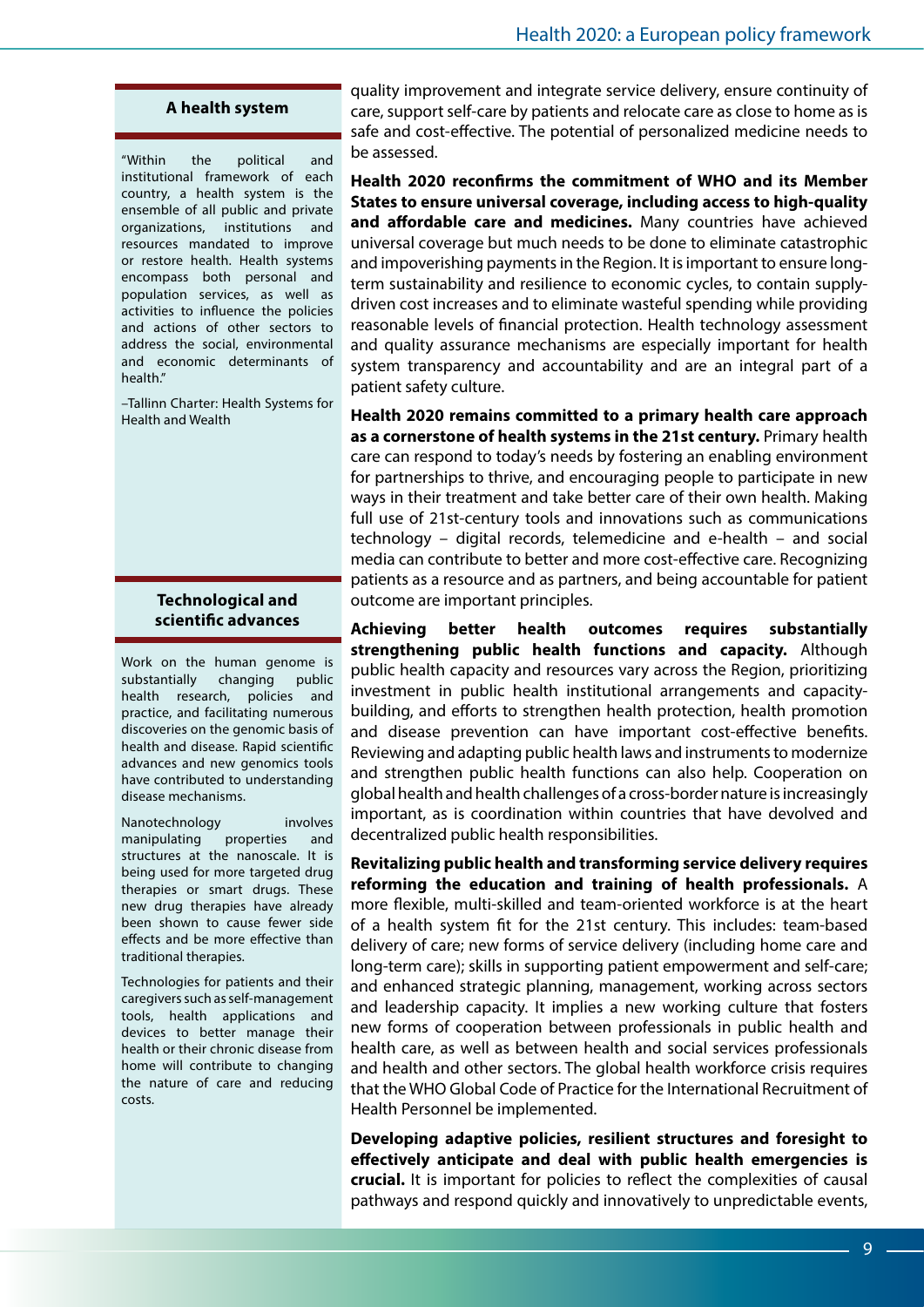### **Public health**

The WHO European Region uses the Acheson definition of public health: "the science and art of preventing disease, prolonging life and promoting health through the organized efforts of society". This is achieved through public institutions and collective action. It includes traditional services such as health situation analysis, health surveillance, health promotion, prevention, infectious disease control, environmental protection and sanitation, disaster and health emergency preparedness and response, and occupational health, among others. More recent approaches include social determinants of health, the social gradient in health and governance for health.

### **20 years of environment and health action in Europe**

In 1989, concerned about the growing evidence of the impact of hazardous environments on human health, countries in the European Region together with the WHO Regional Office for Europe initiated the first ever environment and health process, to eliminate the most significant environmental threats to human health.

Progress towards this goal is driven by a series of ministerial conferences held every five years and coordinated by the WHO Regional Office for Europe. The conferences are unique, bringing together different sectors to shape policies and actions on environment and health in the European Region.

such as in communicable disease outbreaks. The International Health Regulations require countries to implement a multi-hazard, intersectoral and cross-border approach to public health emergencies and to be prepared to effectively manage health-related aspects of emergencies and humanitarian disasters.

# **Priority area 4. Creating resilient communities and supportive environments**

**Building resilience is a key factor in protecting and promoting health and well-being at both the individual and community levels.** People's health chances are closely linked to the conditions in which they are born, grow, work and age. Systematically assessing the health effects of a rapidly changing environment – especially related to technology, work, energy production and urbanization – is essential and must be followed by action to ensure positive benefits to health. Resilient communities respond proactively to new or adverse situations, prepare for economic, social and environmental change and deal better with crisis and hardship. The WHO Healthy Cities and Communities movement provides extensive examples on how to build such resilience, particularly by involving local people and generating community ownership of health issues. Other settings-based networks provide similar experiences – such as health-promoting schools or workplaces.

**Collaboration between the environmental and health sectors is crucial to protect human health from the risks of a hazardous or contaminated environment and to create health-promoting social and physical settings.** Hazards in the environment are a major determinant of health; many health conditions are linked to the environment, such as exposure to air pollution and the impact of climate change, and they interact with social determinants of health.The benefits to health of a lowcarbon economy and health co-benefits of environmental policies are being considered in the context of Rio +20, the United Nations Conference on Sustainable Development. Countries have begun to develop policies that benefit both the health of the planet and the health of people and recognize that collaboration between sectors is crucial to protect human health from the risks of a hazardous or contaminated environment.

**Expanding interdisciplinary and intersectoral collaboration between human, environmental and animal health enhances public health effectiveness.** This can include: working to fully implement multilateral environmental agreements as well as the recommendations of the European environment and health process; expeditiously expanding the scientific knowledge base; assessing the effects on health of policies in various sectors, especially those affecting both health and the environment; ensuring the continual development and adaptation of services for environment and health; and encouraging the health sector to act in an environmentally more responsible manner.

# **Working together: adding value through partnerships**

**The aims of Health 2020 will be achieved through a combination of individual and collective efforts.** Success requires common purpose and broad collaborative efforts by people and organizations across society in every country: governments, nongovernmental organizations,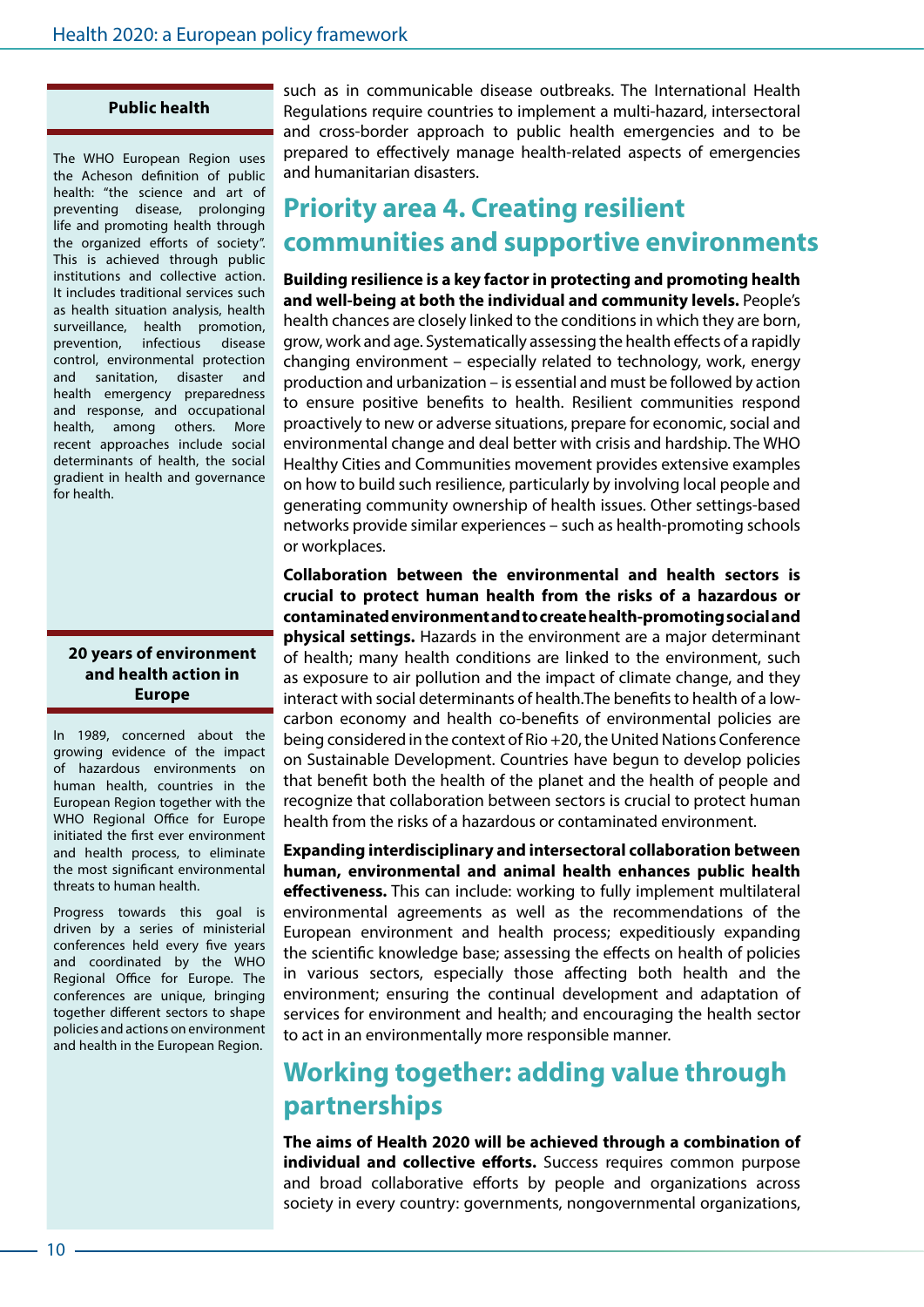### **Governance for health**

Governance for health promotes the joint action of health and nonhealth sectors, of public and private actors and of citizens for a common interest. It requires a synergistic set of policies, many of which reside in sectors other than health as well as outside of government and need to be supported by structures and mechanisms that enable collaboration.

It gives strong legitimacy to health ministers and ministries and public health agencies to reach out and to perform new roles in shaping policies that promote health and well-being.

### **Coherence with global health developments**

Health 2020 is fully consistent with the demands and initiatives of global health development. It embodies the global vision of helping people to achieve better health included in the WHO reform process.

### **Contribution of WHO**

WHO is in the process of reform, designed to contribute to improved health outcomes and greater coherence in global health to create itself as an organization that pursues excellence, effectiveness, efficiency, responsiveness, transparency and accountability.

Overall, the aim is to move from an Organization that delivers separate outputs through a series of technical programmes to an Organization that achieves impact, working with national authorities, through the combined and coordinated efforts of country offices, regional offices, headquarters and its outposts, all operating as part of an interdependent network.

civil society, the private sector, science and academe, health professionals, communities – and every individual.

**Key to the success of Health 2020 will be Member States and WHO working closely together and reaching out to engage other partners.** Close cooperation between the WHO Regional Office for Europe, WHO headquarters and other regions lies at the core. This is supported by building wider engagement across regional networks and entities such as the Commonwealth of Independent States, the Eurasian Economic Community, the countries in south-eastern Europe and the EU.

**The WHO Regional Office for Europe will fulfil its constitutional role to act as the directing and coordinating authority on international health work in the European Region.** It will establish and maintain effective collaboration with many partners and provide technical assistance to countries. It will work to engage widely; increase policy coherence; contribute to shared policy platforms; share health data sets; join forces for surveillance; and support the development of new types of network- and web-based cooperation. It will act as the European Region's repository of advice and evidence on what works and will work with countries through new types of country cooperation strategies.

**Working with the EU provides a strong foundation, significant opportunities and additional benefits.** The 28 EU countries that comprise part of the Region have an integration and cooperation process in health based on the EU health strategy as well as policy frameworks and legal and financial mechanisms to implement them. In addition, EU candidate, potential candidate and European Neighbourhood and Partnership Instrument countries also work to progressively align their legislation and practices with EU policies. This can contribute substantially to implementing Health 2020. The joint declaration of the European Commission and WHO, which includes six roadmaps for greater collaboration, is an important step in strengthening this partnership.

**Existing cooperation between WHO and international organizations active in the European Region is also being strengthened.** These organizations include bodies such as United Nations agencies, the OECD, the Council of Europe, development agencies and funds and major nongovernmental organizations. Countries across the Region contribute to, and benefit from, cooperation with international organizations, and this represents a valuable resource to support the joint aims of Health 2020 and those of other sectors and organizations.

**Linking with new and evolving types of partnerships for health, active at various levels of governance across the Region, will provide important support.** Substantial contributions are made by innovative cooperation mechanisms such as the South-eastern Europe Health Network and the Northern Dimension policy; networks such as the WHO European Healthy Cities Network, national health cities networks and Regions for Health; subregional networks within the Commonwealth of Independent States and WHO health promotion settings networks including schools, workplaces, hospitals and prisons throughout the Region.

**Working with civil society will strengthen advocacy for implementing Health 2020.** Many voluntary and self-help organizations have identified health as a significant part of their remit, and many health services continue to be delivered as part of family and community care and selfcare. These organizations act from the local to the global level and have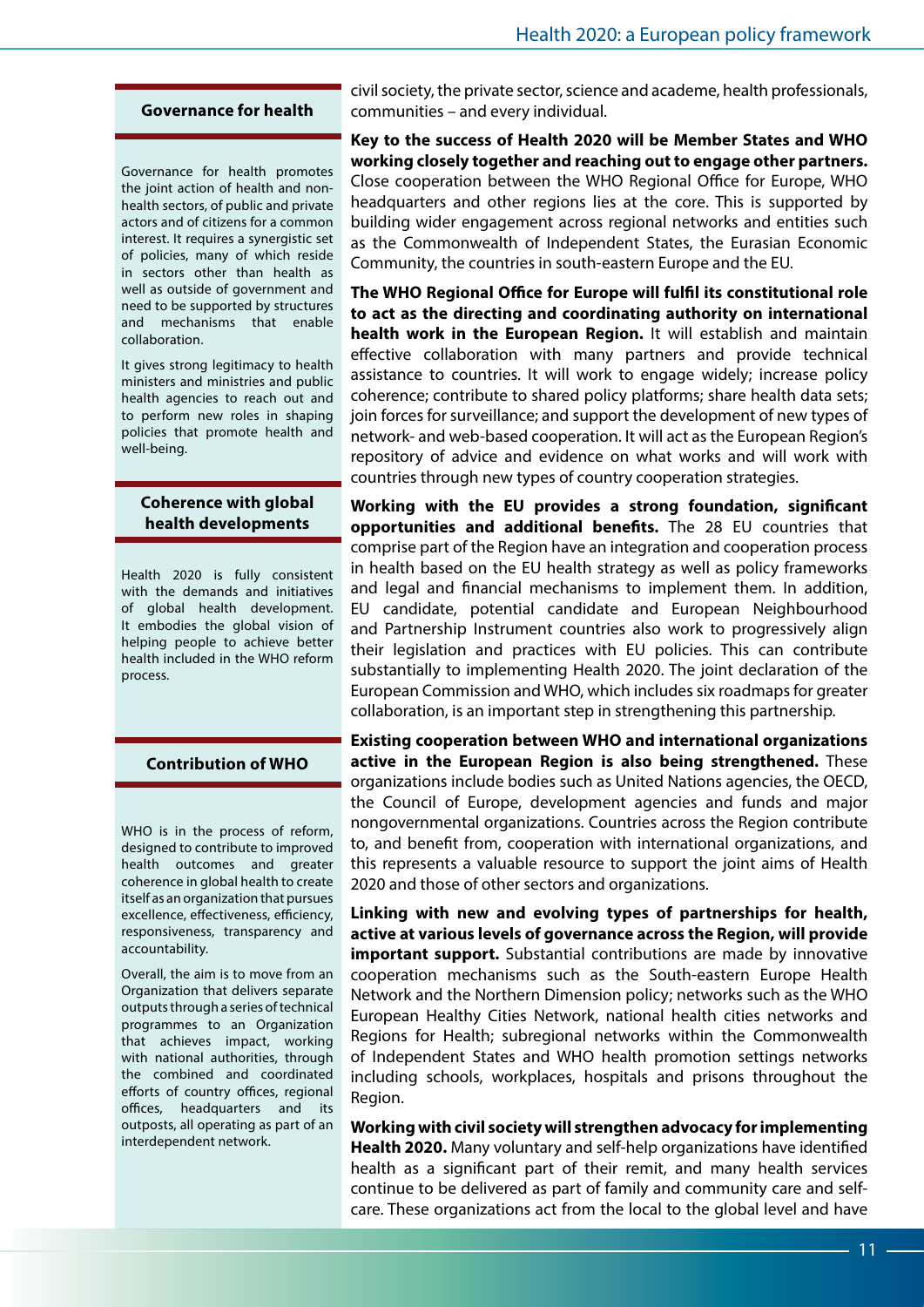### **The vision for Health 2020**

Our vision is for a WHO European Region in which all people are enabled and supported in achieving their full health potential and well-being and in which countries, individually and jointly, work towards reducing inequities in health in the Region and beyond.

### **Further information**

A series of studies have been commissioned and reviewed to ensure that all analysis and action proposals in Health 2020 are well grounded in research and experience. These include the following.

- Kickbusch I, Gleicher D. *Governance for health in the 21st century.* Copenhagen, WHO Regional Office for Europe, 2012.
- • *Report on social determinants of health and the health divide in the WHO European Region.*  Copenhagen, WHO Regional Office for Europe (forthcoming 2013).
- McDaid D, Sassi F, Merkur S, eds. *Promoting health, preventing disease: the economic case.* Maidenhead, Open University Press (forthcoming).
- McOueen D et al., eds. *Intersectoral governance for health in all policies.* Copenhagen, WHO Regional Office for Europe, 2012.
- Bertollini R, Brassart C, Galanaki C. *Review of the commitments of WHO European Member States and the WHO Regional Office for Europe between 1990 and 2010. Analysis in the light of the Health 2020 strategy.* Copenhagen, WHO Regional Office for Europe, 2012.

significantly shaped the agendas for health and its social determinants. Supporting their contribution is therefore valuable for implementation at all levels.

**Looking for ways to appropriately and ethically engage with the private business sector.** Attitudes towards the private sector in health vary between and within countries. However, businesses are increasingly involved in every aspect of people's lives. Their influence can help to both enhance health and undermine it. Securing a stronger commitment to health from private sector actors and encouraging and rewarding their social responsibility are important goals.

# **Health 2020 – a common purpose and a shared responsibility**

**Health 2020 is an adaptable and practical policy framework.** It provides a unique platform for joint learning and sharing of expertise and experience between countries. It recognizes that every country is unique and will pursue these common goals through different pathways. Countries will use different entry points and approaches but remain united in purpose. Political commitment to this process is essential, and countries have set regional targets to express this.

**In an interdependent world, the need for countries to act together becomes ever more important.** Today, a complex array of global and regional forces challenges people's health and its determinants. Although more people than ever before now have the chance to attain better health, no country in isolation can harness the potential of innovation and change or resolve the challenges to health and well-being.

The future prosperity of individual countries and the Region as a whole will depend on the willingness and ability to seize new opportunities to enhance the health and well-being of present and future generations. **Health 2020 supports and encourages health ministries to bring key stakeholders together in a shared effort for a healthier European Region.**